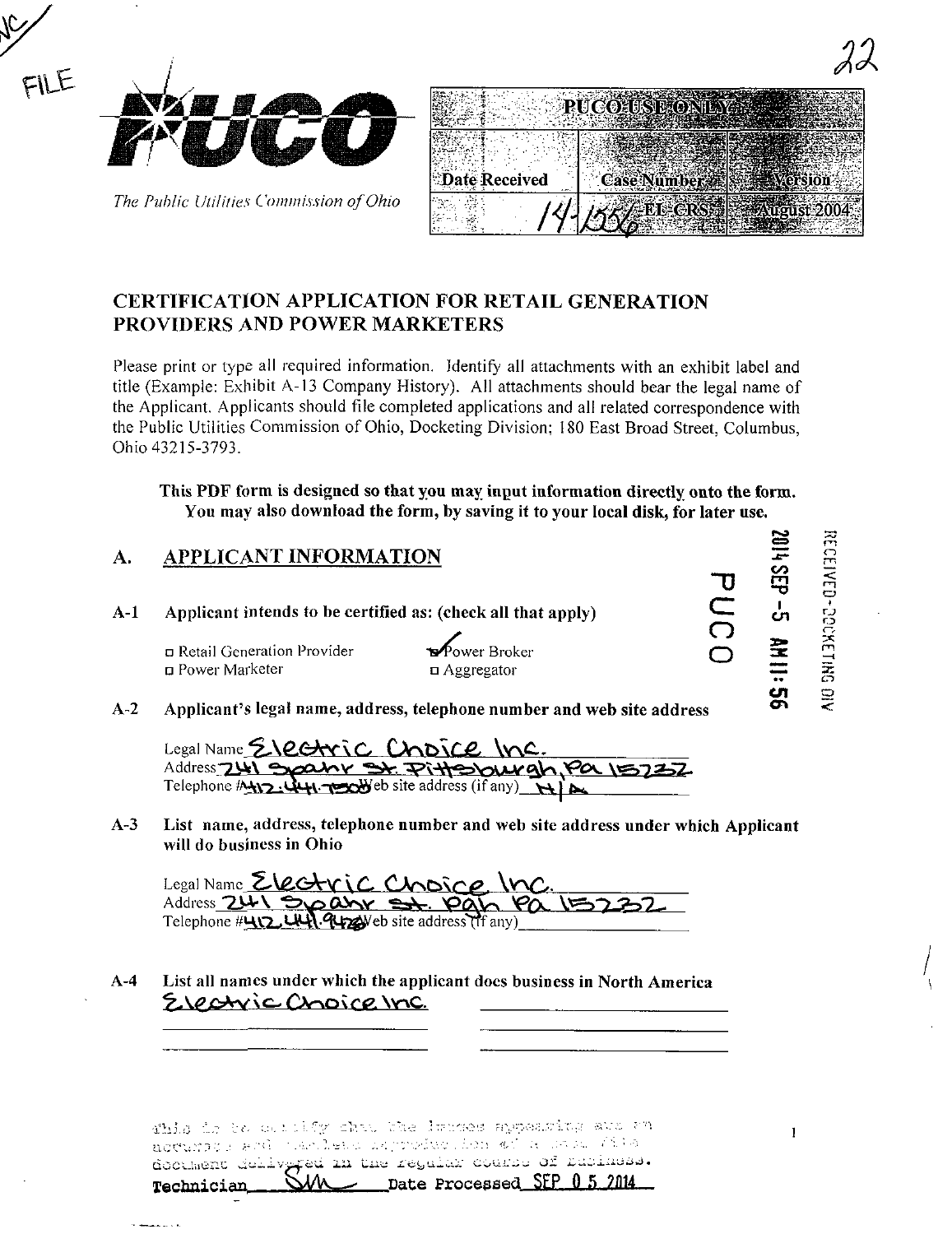#### A-5 Contact person for regulatory or emergency matters

Name  $\Delta$ Vex Maxwell Title **COVATYOVEY** Business address  $741$  Spahr St. Pah Pa  $15232$ Telephone # 412.441.7 $\leq$  Fax #412.441.95910 E-mail address (if any)  $\sqrt{Q}$   $\sim$   $Q \sqrt{Q}$ ,  $Q \sqrt{Q}$ ,  $Q \sqrt{Q}$ 

A-6 Contact person for Commission Staff use in investigating customer complaints

 $N$ ame Alex Maxwell Title  $CDy+YD\vee Qy$ <u>\DZZ</u> Business address Telephone # UJ,7: UU - TISOO Fax # UVZ : UU ETS QV E-mail address (if any)  $YQ$ 

A-7 Applicant's address and toll-free number for customer service and complaints

|                                              | Customer Service address 241 Spaln St. Pah Pa 15232 |
|----------------------------------------------|-----------------------------------------------------|
| E-mail address (if any) release our Gaol.com |                                                     |

A-8 Applicant's federal employer identification number  $\#\sqcup \rightarrow - \square$ 

#### A-9 Applicant's form of ownership (check one)

| □ Sole Proprietorship                                                             | $\Box$ Partnership |
|-----------------------------------------------------------------------------------|--------------------|
| $\Box$ Limited Liability Partnership (LLP) $\Box$ Limited Liability Company (LLC) |                    |
| $\sqrt{\ }$ Corporation                                                           | $\Box$ Other       |

A-10 (Check all that apply) Identify each electric distribution utility certified territory in which the applicant intends to provide service, including identification of each customer class that the applicant intends to serve, for example, residential, small commercial, mercantile commercial, and industrial. (A mercantile customer, as defined in (A) (19) of Section 4928.01 of the Revised Code, is a commercial customer who consumes more than 700,000 kWh/year or is part of a national account in one or more states).

| First Energy                                   |                    |                                                                   |              |                              |
|------------------------------------------------|--------------------|-------------------------------------------------------------------|--------------|------------------------------|
|                                                | n Residential      | Commercial <b>D</b> Mercantile                                    |              | $\sqrt{\mathsf{nd}}$ ustrial |
| <b>P</b> qledo Edison                          | n Residential      | $\blacktriangleright$ Commercial $\blacktriangleright$ Mercantile |              | $\blacksquare$ Industrial    |
| Cleveland Electric Illuminating a Residential  |                    | Commercial                                                        | n Mercantile | $\blacksquare$ Industrial    |
| <b>Poke Energy</b>                             | n Residential      | Commercial                                                        | n Mercantile | <b>Andustrial</b>            |
| Monongahela Power                              | Residential        | $\blacktriangleright$ Commercial $\Box$ Mercantile                |              | <b><i>p</i></b> industrial   |
| American Electric Power<br><b>Z</b> Ohio Power | $\Box$ Residential | $\blacktriangleright$ Commercial $\blacksquare$ Mercantile        |              | <b>a</b> Industrial          |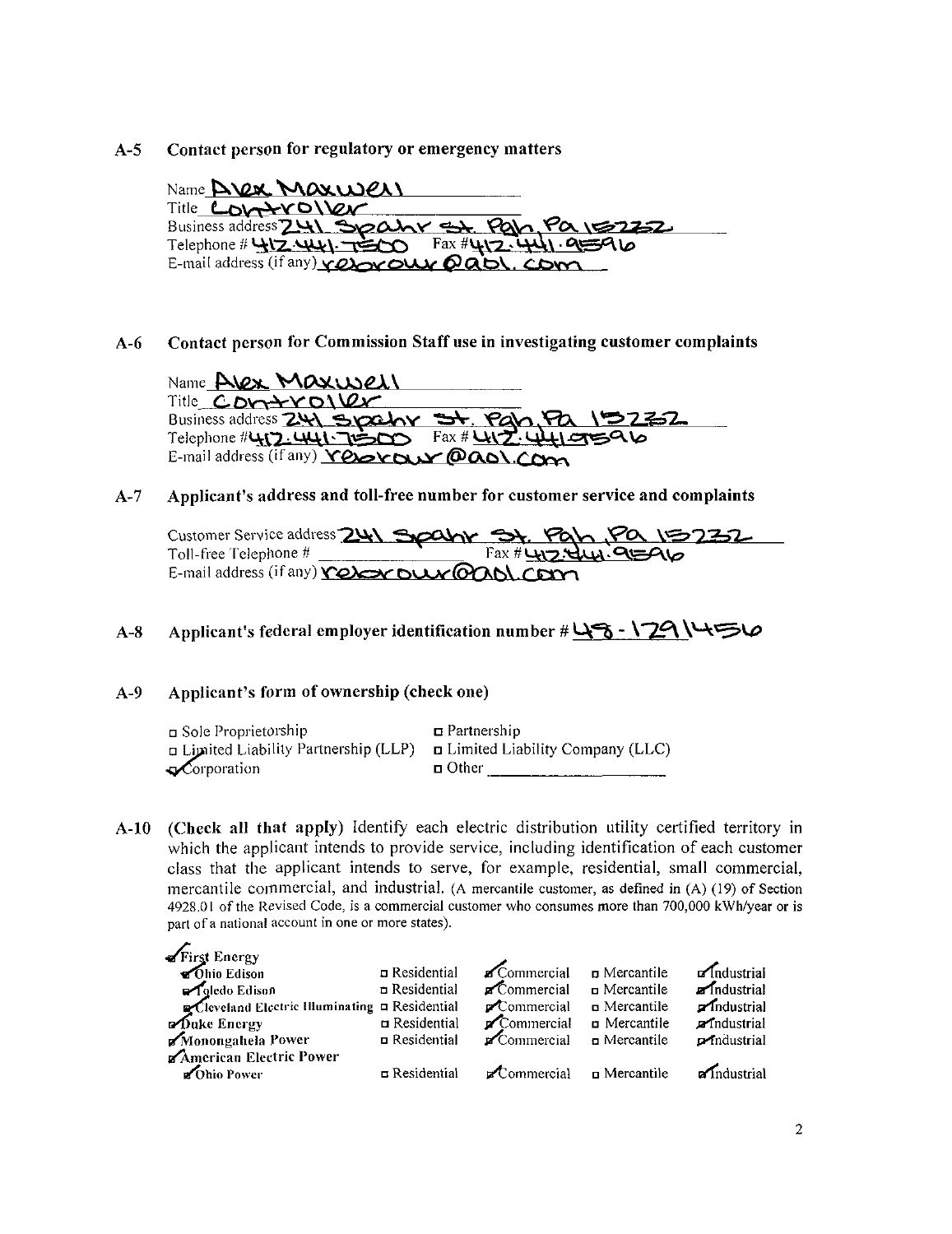$\epsilon$ Columbus Southern Power **n** Residential **n** Commercial **n** Mercantile **a** Industrial  $\mathcal{D}$ ayton Power and Light n Residential  $\mathcal{D}^{\infty}$ Commercial n Mercantile  $\mathcal{D}^{\infty}$ mdustrial

A-11 Provide the approximate start date that the applicant proposes to begin delivering services

10/1/2014

PROVIDE THE FOLLOWING AS SEPARATE ATTACHMENTS AND LABEL AS INDICATED:

- A-12 Exhibit A-12 "Principal Officers, Directors & Partners" provide the names, titles, addresses and telephone numbers of the applicant's principal officers, directors, partners, or other similar officials.
- A-13 Exhibit A-13 "Corporate Structure," provide a description of the applicant's corporate structure, including a graphical depiction of such structure, and a list of all affiliate and subsidiary companies that supply retail or wholesale electricity or natural gas to customers in North America.
- A-I4 Exhibit A-14 "Company History," provide a concise description of the applicant's company history and principal business interests.
- A-15 Exhibit A-15 "Articles of Incorporation and Bylaws," if applicable provide the articles of incorporation filed with the state or jurisdiction in which the applicant is incorporated and any amendments thereto.
- A-16 Exhibit A-16 "Secretary of State," provide evidence that the applicant has registered with the Ohio Secretary of the State.

#### B. APPLICANT MANAGERIAL CAPABILITY AND EXPERIENCE

#### PROVIDE THE FOLLOWING AS SEPARATE ATTACHMENTS AND LABEL AS INDICATED:

- B-1 Exhibit B-1 "Jurisdictions of Operation," provide a list of all jurisdictions in which the applicant or any affiliated interest of the applicant is, at the date of filing the application, certified, licensed, registered, or otherwise authorized to provide retail or wholesale electric services.
- B-2 Exhibit B-2 "Experience & Plans," provide a description of the applicant's experience and plan for contracting with customers, providing contracted services, providing billing statements, and responding to customer inquiries and complaints in accordance with Commission rules adopted pursuant to Section 4928.10 of the Revised Code.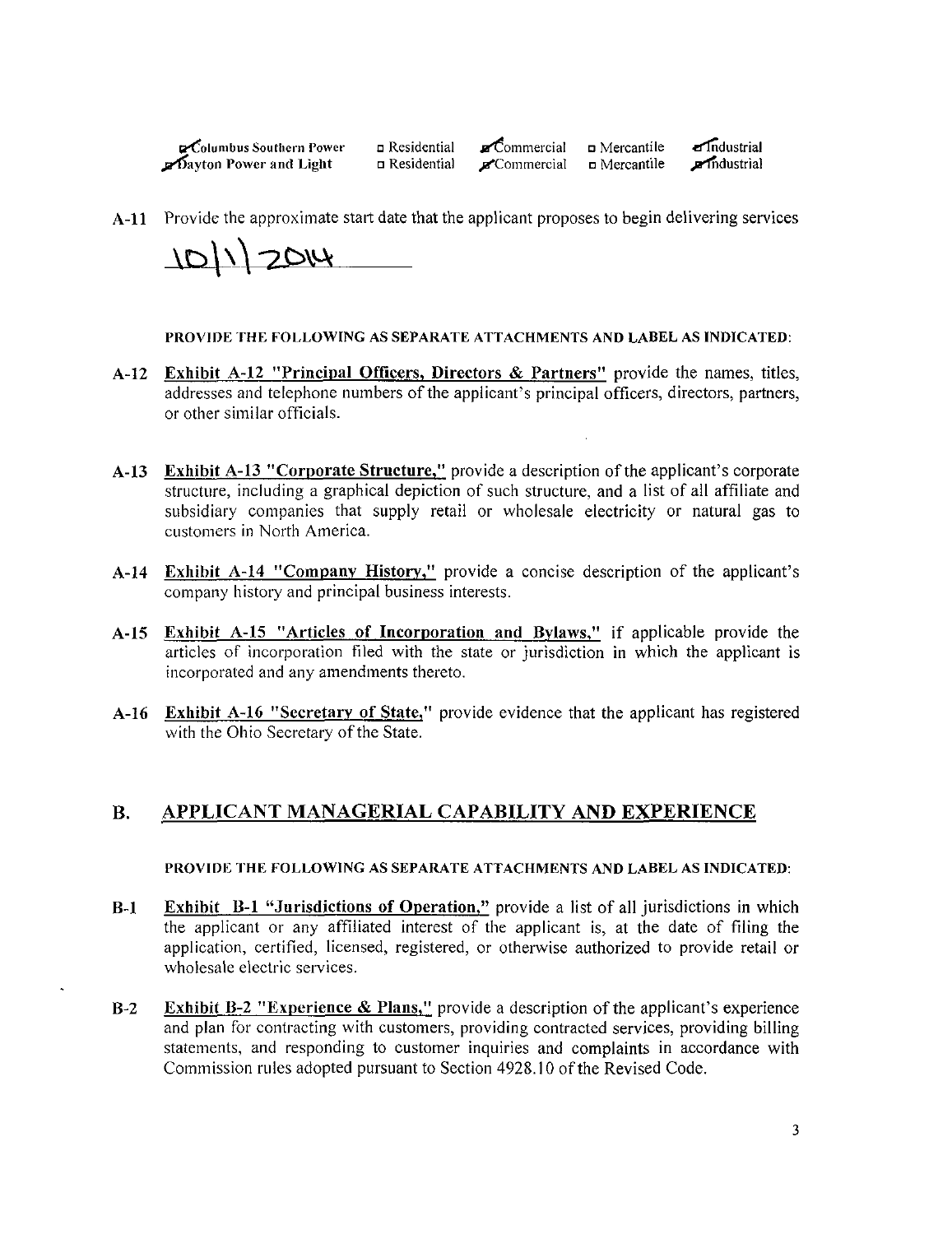- B-3 Exhibit B-3 "Summary of Experience." provide a concise summary of the applicant's experience in providing the service(s) it is seeking to be certified to provide (e.g. number and types of customers served, utility service areas, amount of load, etc.).
- B-4 Exhibit B-4 "Environmental Disclosure," provide a detailed description of how the applicant intends to determine its (a) generation resource mix, and (b) environmental characteristics, including air emissions and radioactive waste. This information shall include sufficient discussion so as to detail both the annual projection methodology and the proposed approach to compiling the quarterly actual environmental disclosure data. Additional details on this requirement may be obtained by referring to 4901:1-21-09.
- B-5 Exhibit B-5 "Disclosure of Liabilities and Investigations," provide a description of all existing, pending or past rulings, judgments, contingent liabilities, revocation of authority, regulatory investigations, or any other matter that could adversely impact the applicant's financial or operational status or ability to provide the services it is seeking to be certified to provide.
- B-6 Disclose whether the applicant, a predecessor of the applicant, or any principal officer of the applicant have ever been convicted or held liable for fraud or for violation of any consumer protection or antitrust laws within the past five years.

 $\blacksquare$ No  $\blacksquare$  Yes

If yes, provide a separate attachment labeled as Exhibit B-6 "Disclosure of Consumer Protection Violations" detailing such violation(s) and providing all relevant documents.

B-7 Disclose whether the applicant or a predecessor of the applicant has had any certification, license, or application to provide retail or wholesale electric service denied, curtailed, suspended, revoked, or cancelled within the past two years.  $N<sub>0</sub>$  D Yes

If yes, provide a separate attachment labeled as Exhibit B-7 "Disclosure of Certification Denial, Curtailment, Suspension, or Revocation" detailing such action(s) and providing all relevant documents.

#### C. APPLICANT FINANCIAL CAPABILITY AND EXPERIENCE

#### PROVIDE THE FOLLOWING AS SEPARATE ATTACHMENTS AND LABEL AS INDICATED;

C-1 Exhibit C-1 "Annual Reports," provide the two most recent Annual Reports to Shareholders. If applicant does not have annual reports, the applicant should provide similar information in Exhibit C-1 or indicate that Exhibit C-1 is not applicable and why.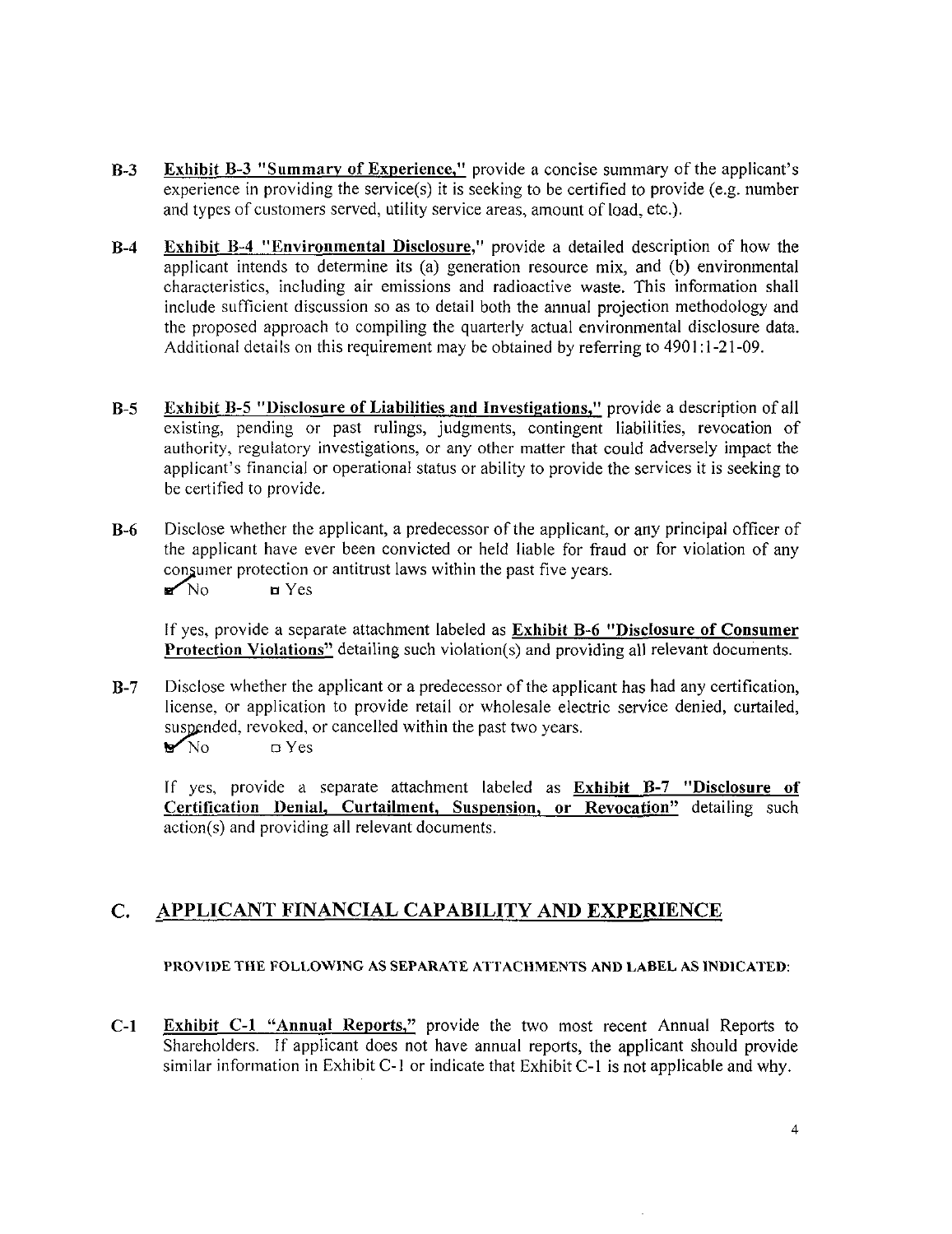- C-2 Exhibit C-2 ^'SEC Filings," provide the most recent 10-K/8-K Filings with the SEC. If applicant does not have such filings, it may submit those of its parent company. If the applicant does not have such filings, then the applicant may indicate in Exhibit C-2 that the applicant is not required to file with the SEC and why.
- C-3 Exhibit C-3 "Financial Statements," provide copies of the applicant's two most recent years of audited financial statements (balance sheet, income statement, and cash flow statement). If audited financial statements are not available, provide officer certified financial statements. If the applicant has not been in business long enough to satisfy this requirement, it shall file audited or officer certified financial statements covering the life of the business.
- C-4 Exhibit C-4 "Financial Arrangements," provide copies of the applicant's financial arrangements to conduct CRES as a business activity (e.g., guarantees, bank commitments, contractual arrangements, credit agreements, etc.,).
- C-5 Exhibit C-5 "Forecasted Financial Statements," provide two years of forecasted financial statements (balance sheet, income statement, and cash flow statement) for the applicant's CRES operation, along with a list of assumptions, and the name, address, email address, and telephone number of the preparer.
- C-6 Exhibit C-6 "Credit Rating." provide a statement disclosing the applicant's credit rating as reported by two of the following organizations: Duff & Phelps, Dun and Bradstreet Information Services, Fitch IBCA, Moody's Investors Service, Standard & Poors, or a similar organization. In instances where an applicant does not have its own credit ratings, it may substitute the credit ratings of a parent or affiliate organization, provided the applicant submits a statement signed by a principal officer of the applicant's parent or affiliate organization that guarantees the obligations of the applicant.
- C-7 Exhibit C-7 "Credit Report," provide a copy of the applicant's credit report from Experion, Dun and Bradstreet or a similar organization.
- C-8 Exhibit C-8 "Bankruptcy Information." provide a list and description of any reorganizations, protection from creditors or any other form of bankruptcy filings made by the applicant, a parent or affiliate organization that guarantees the obligations of the applicant or any officer of the applicant in the current year or within the two most recent years preceding the application.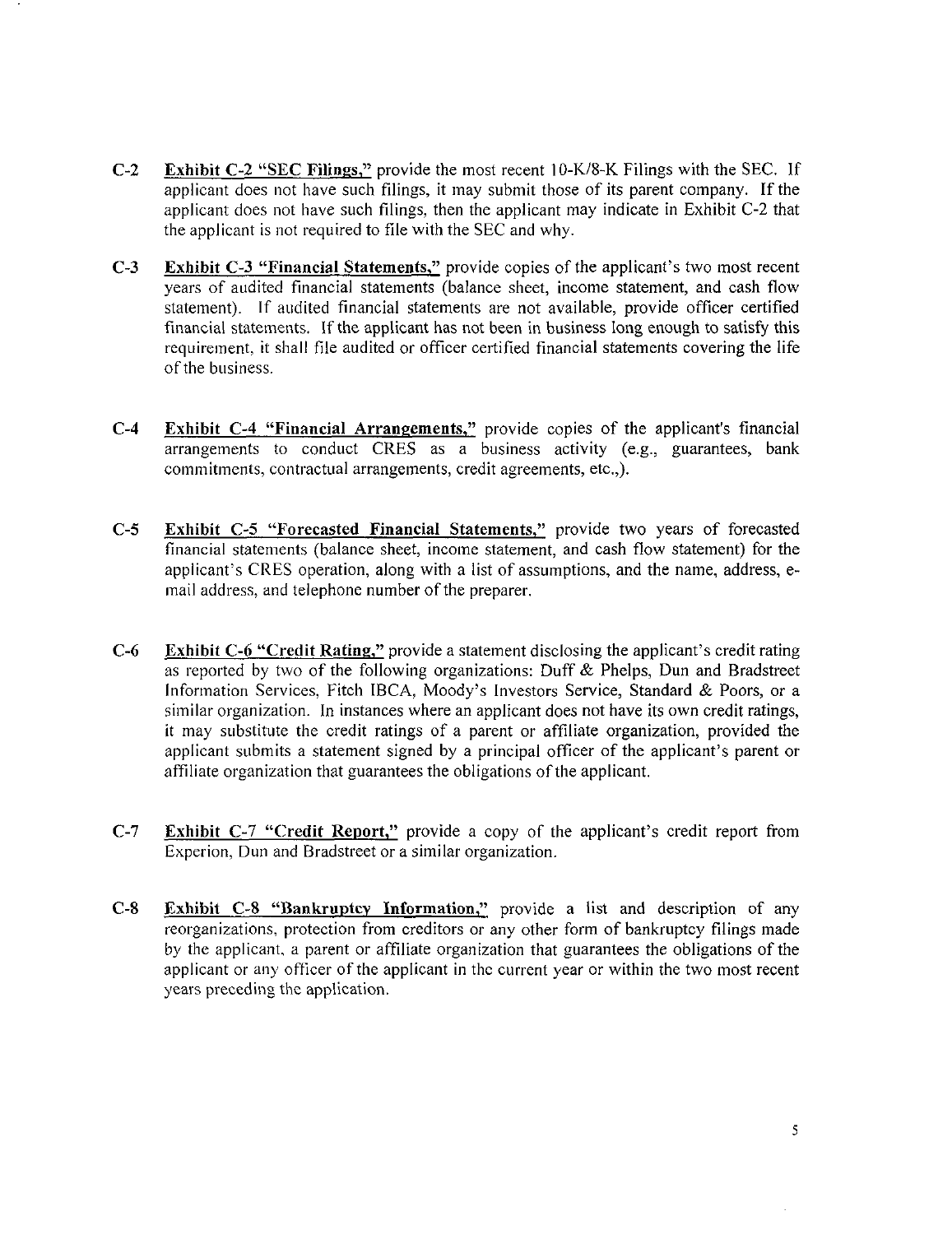C-9 Exhibit C-9 "Merger Information," provide a statement describing any dissolution or merger or acquisition of the applicant within the five most recent years preceding the application.

#### D. APPLICANT TECHNICAL CAPABILITY

PROVIDE THE FOLLOWING AS SEPARATE ATTACHMENTS AND LABEL AS INDICATED:

- D-1 Exhibit D-1 "Operations" provide a written description of the operational nature of the applicant's business. Please include whether the applicant's operations will include the generation of power for retail sales, the scheduling of retail power for transmission and delivery, the provision of retail ancillary services as well as other services used to arrange for the purchase and delivery of electricity to retail customers.
- D-2 Exhibit D-2 "Operations Expertise," given the operational nature of the applicant's business, provide evidence of the applicant's experience and technical expertise in performing such operations.
- D-3 Exhibit D-3 "Key Technical Personnel," provide the names, titles, e-mail addresses, telephone numbers, and the background of key personnel involved in the operational aspects of the applicant's business.

D-4 Exhibit-D-4 "FERC Power Marketer License Number," provide a statement disclosing the applicant's FERC Power Marketer License number. (Power Marketers  $\alpha$   $\alpha$ 

Signature of Applicant and Title

Sworn and subscribed before me this <u>10<sup>'</sup></u> day of  $H\alpha C\beta C$ ,  $\beta D/T$ Month  $\bigwedge$   $\bigwedge$   $\bigwedge$   $\bigwedge$   $\bigwedge$   $\bigwedge$   $\bigwedge$   $\bigwedge$   $\bigwedge$   $\bigwedge$   $\bigwedge$   $\bigwedge$   $\bigwedge$   $\bigwedge$   $\bigwedge$   $\bigwedge$   $\bigwedge$   $\bigwedge$   $\bigwedge$   $\bigwedge$   $\bigwedge$   $\bigwedge$   $\bigwedge$   $\bigwedge$   $\bigwedge$   $\bigwedge$   $\bigwedge$   $\bigwedge$   $\bigwedge$   $\bigwedge$   $\bigwedge$ 

Signature of official administering oath

Print Name and Title

Hall, Notary Public

My commission expires on  $\mathcal{Q}a f$  18, 2016

COMMONWEALTH OF PENNSYLVANIA NOTARIAL SEAL Crystal S. Hall, Notary Public City of Pittsburgh, Allegheny County My Commission Expires Oct 18, 2016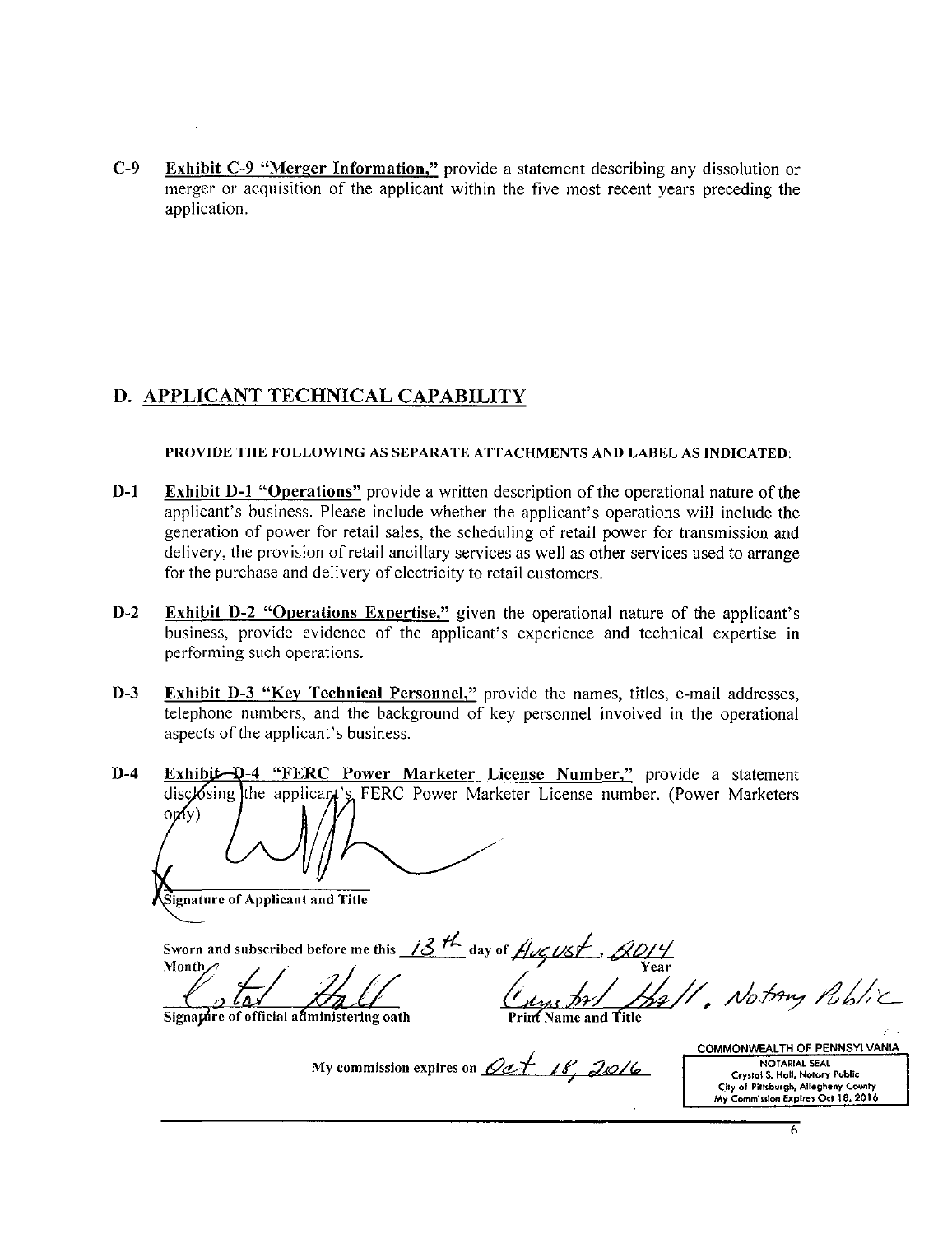AFFIDAVI

State of **Pennsylvania** 

County of  $\triangle$ *N20* 

**Lichard Externar** (liant, being duly sworn/affirmed according to law, deposes and says that:

(<Obwn)

He/She is the  $\overrightarrow{F\vee}\overrightarrow{Q\Rightarrow}\overrightarrow{dQ\vee\rightarrow}$  (Office of Aftiant) of  $\overrightarrow{S}\cancel{Q}\overrightarrow{C\rightarrow\gamma}\overset{\cdot}{C}$  C  $\overrightarrow{C}\sim\overrightarrow{Q}$ Name of Applicant);

That he/she is authorized to and does make this affidavit for said Applicant,

- 1. The Applicant herein, attests under penalty of false statement that all statements made in the application for certification are true and complete and that it will amend its application while the application is pending if any substantial changes occur regarding the information provided in the application.
- 2. The Applicant herein, attests it will timely file an annual report with the Public Utilities Commission of Ohio of its intrastate gross receipts, gross earnings, and sales of kilowatt-hours of electricity pursuant to Division (A) of Section 4905.10. Division (A) of Section 4911.18, and Division (F) of Section 4928.06 of the Revised Code.
- 3. The Applicant herein, attests that it will timely pay any assessments made pursuant to Sections 4905.10. 4911.18. or Division F of Section 4928.06 of the Revised Code.
- 4. The Applicant herein, attests that it will comply with all Public Utilities Commission of Ohio rules or orders as adopted pursuant to Chapter 4928 of the Revised Code.
- 5. The Applicant herein, attests that it will cooperate fully with the Public Utilities Commission of Ohio. and its Staff on any utility matter including the investigation of any consumer complaint regarding any service offered or provided by the Applicant.
- 6. The Applicant herein, attests that it will fully comply with Section 4928.09 of the Revised Code regarding consent to the jurisdiction of Ohio Courts and the service of process.
- 7. The Applicant herein, attests that it will comply with all state and/or federal rules and regulations concerning consumer protection, the environment, and advertising/promotions.
- 8. The Applicant herein, attests that it will use its best efforts to verify that any entity with whom it has a contractual relationship to purchase power is in compliance with all applicable licensing requirements of the Federal Energy Regulatory Commission and the Public Utilities Commission of Ohio.
- 9. The Applicant herein, attests that it will cooperate fully with the Public Utilities Commission of Ohio, the electric distribution companies, the regional transmission entities, and other electric suppliers in the event of an emergency condition that may jeopardize the safety and reliability of the electric service in accordance with the emergency plans and other procedures as may be determined appropriate by the Commission.
- 10. If applicable 10 the service(s) the Applicant will provide, the Applicant herein, attests that it will adhere to the reliability standards of (I) the North American Electric Reliability Council (NERC), (2) the appropriate regional reliability council(s), and (3) the Public Utilities Commission of Ohio. (Only applicable if pertains to the services the Applicant is offering)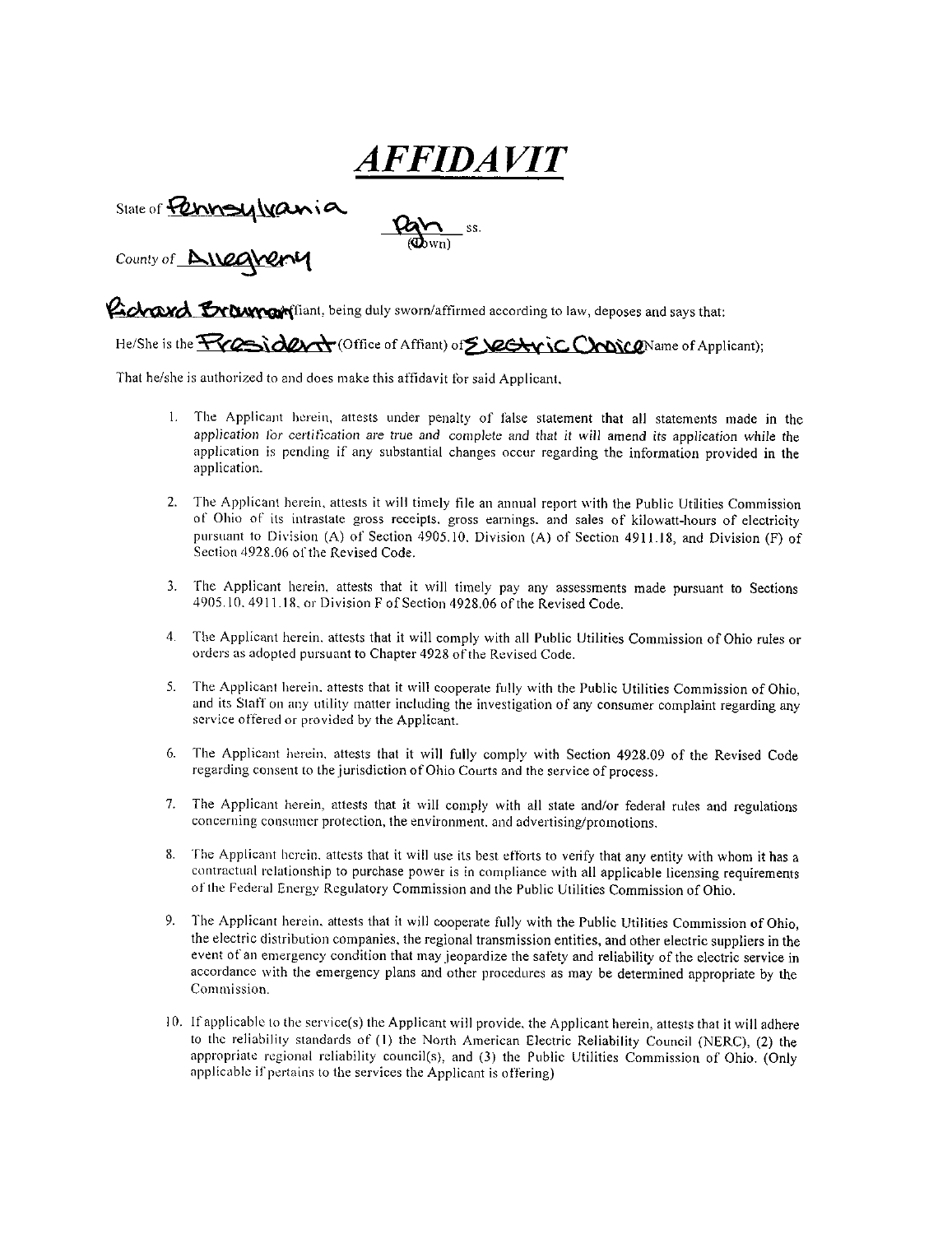11. The Applicant herein, attests that it will inform the Commission of any material change to the information supplied in the application within 30 days of such material change, including any change in contact person for regulatory purposes or contact person for 9aff use in investigating customer complaints.

That the facts above set forth are true and correct to the best of his/her knowledge, information, and belief and that he/she expects said Applicant to be able to prove the same at any hearing hereof.

Signature of Affiant & Title Sworn and subscribed before me this /^^ ^ day of/7y^<^;<,/ , f\_j7^^/''p^

 $\frac{1}{\sqrt{2}}\frac{1}{\sqrt{2}}\frac{1}{\sqrt{2}}$  Month Year  $\frac{1}{\sqrt{2}}\frac{1}{\sqrt{2}}$  //  $\frac{1}{\sqrt{2}}$  //  $\frac{1}{\sqrt{2}}$  //  $\frac{1}{\sqrt{2}}$ 

 $\overline{\text{Sigma}}$  and  $\overline{\text{Sigma}}$  of official administering oath

My commission expires on  $\mathcal{Q}e\leftarrow\mathcal{QS}$  2016

COMMONWEAITH OF PENNSYLVANIA NOTARIAL SEAL

Cfyttol S. Hall, Notory Pubile CHy of PIttiburgh, Allegheny County My Commission Expires Oct 18, 2016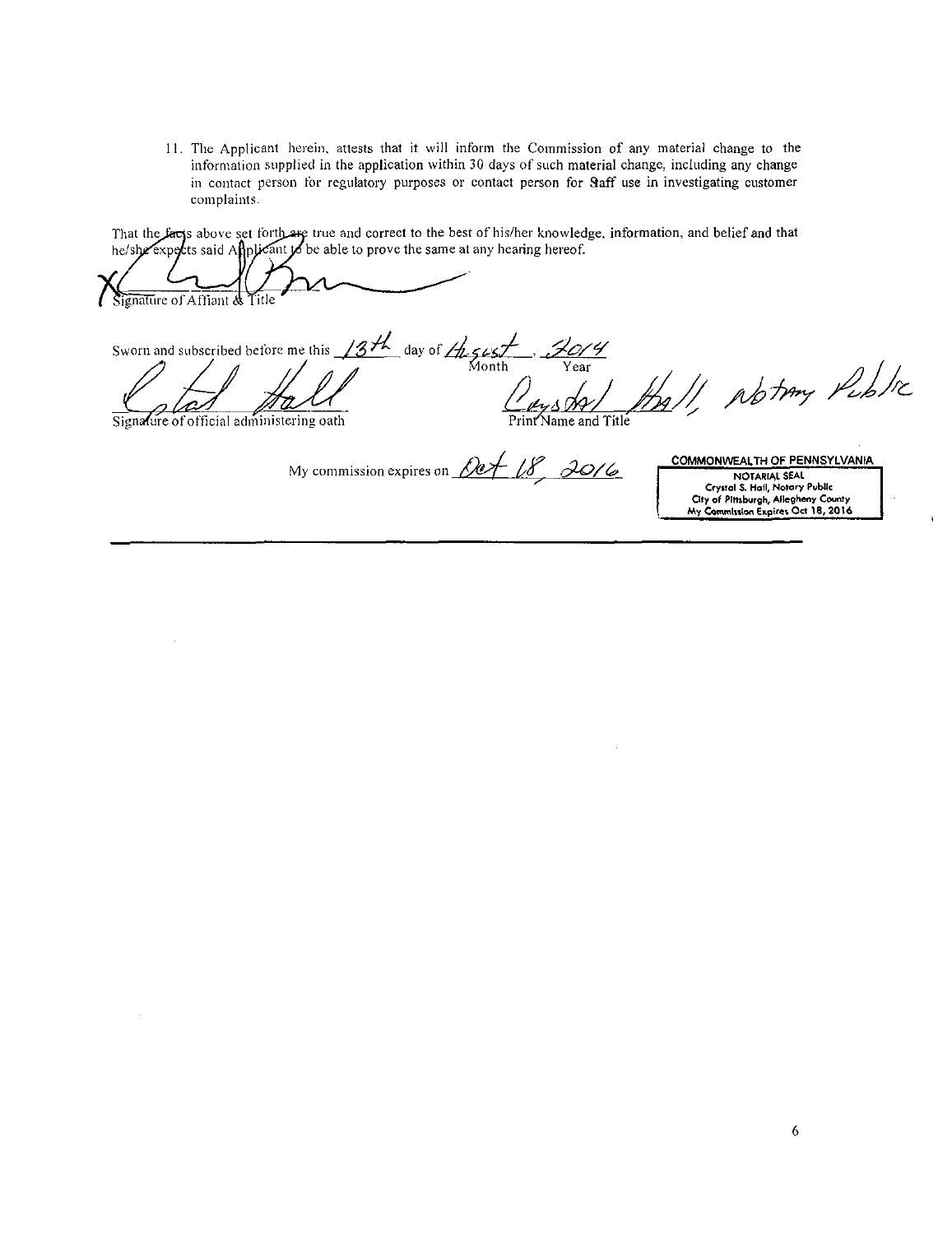### Exhibit A-12

Richard Brourman - President 241 Spahr St. Pittsburgh, Pa 15232 p 412-441-7500 F 412-441-9596

### Exhibit A-13

Not applicable

### Exhibit B-1

We are licensed in Pennsylvania to be a gas and electric broker; we are registered with the state of Texas, also to be a gas and electric broker.

### Exhibit B-2

Electric Choice has been in business for the past 14 years; over that time we have accrued a large customer base which we plan to continue servicing. We plan to acquire new clients through referrals from existing clients as well as other networking acquaintances. We do not provide any bills to customers as they come straight from the suppliers, we do however field phone calls if customers have questions; they call our office and if we are able to answer their questions we do and if need be we bring in a contact from the appropriate supplier to help.

### Exhibit B-3

(Also see attached resume) Electric Choice has been in business since 2000, our customers range from small commercial  $\langle 7,000 \text{ kWh} \rangle$  to very large commercial  $\langle 2,1,000,000 \text{ kWh} \rangle$ . We have customers all over Pennsylvania, but we are concentrated in Pittsburgh and the surrounding area. We work with Duquesne Light, West Perm Power, Direct Energy, UGI Services and First Energy.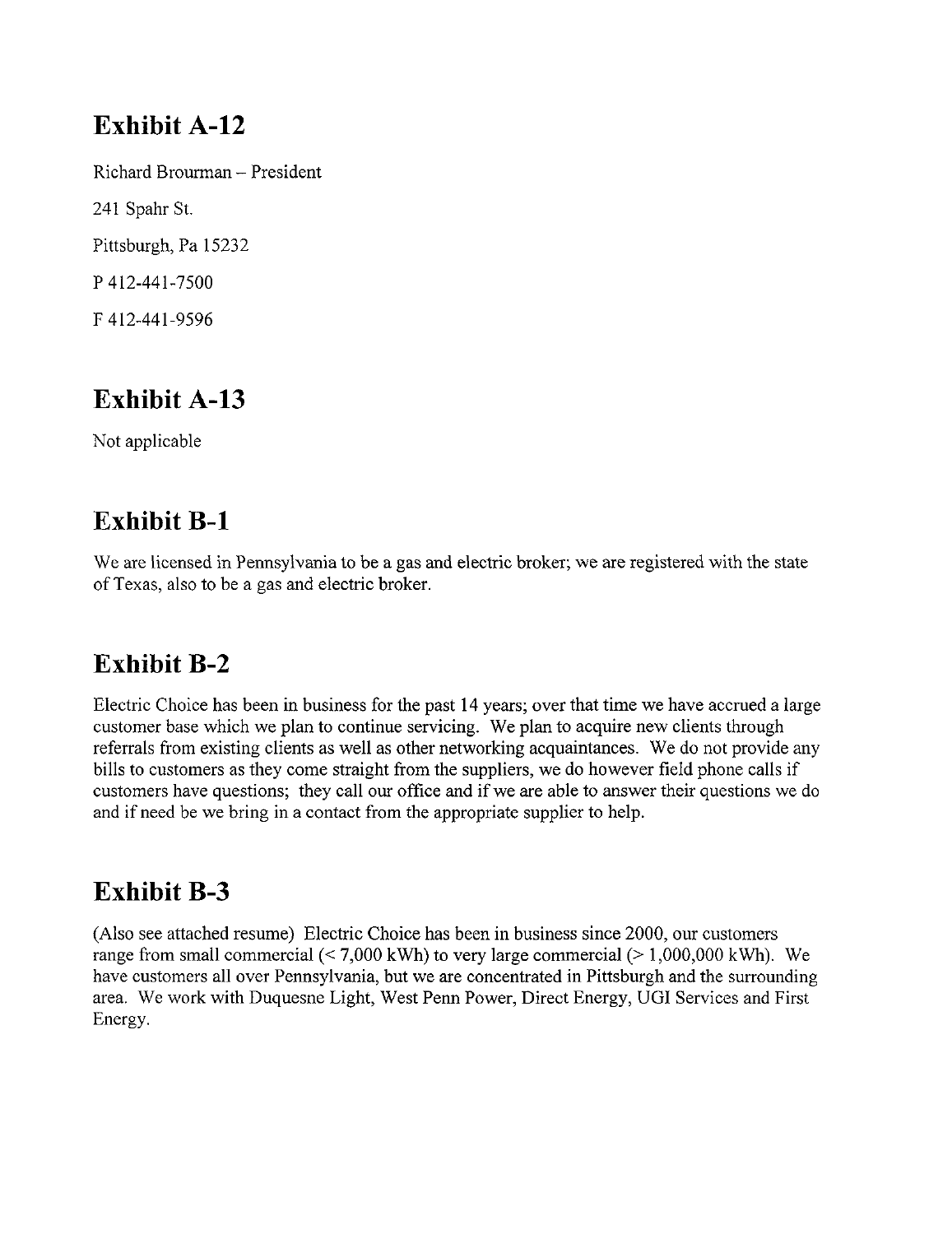### Exhibit B-4

Not applicable.

# Exhibit B-5

NO

### Exhibit B-6

NO

# Exhibit C-1

Do not publish.

# Exhibit C-2

Do not file.

# Exhibit C-4

We are a broker only, we will not be taking title to the electric.

# Exhibit C-6

Not applicable - do not subscribe to credit services

# Exhibit C-7

Not applicable - do not subscribe to credit services

# Exhibit C-8

Not any.

# Exhibit C-9

Not applicable

# Exhibit D-1

We will be providing broker services only; we will secure price quotes from the utilities to provide to our clients and if it is in their best interest get a contract from the supplier for the client to sign.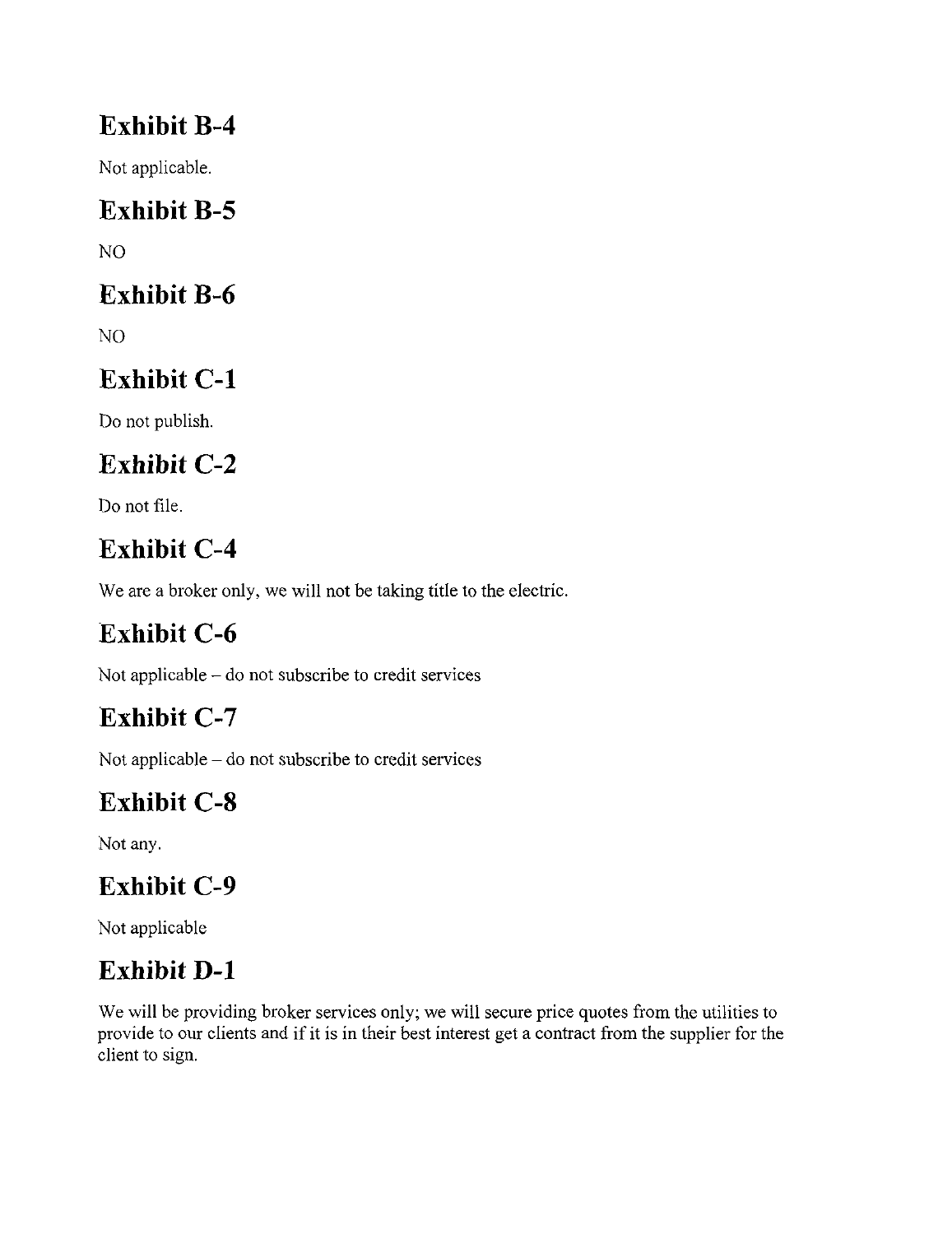### Exhibit D-2

Electric Choice has been operating as a broker since 2000, over that coarse of time we have created a large book of business and also great working relationships with both our suppliers and clients.

### Exhibit D-3

Richard Brourman - President of Electric Choice since 2000

241 Spahr St.

Pittsburgh, Pa 15232

P 412-441-7500

rebrour@aol.com

Alex Maxwell - Controller of Electric Choice since 2012

241 Spahr St.

Pittsburgh, Pa 15232

p 412-441-7500

Amaxwell82.am@gmail.com

# Exhibit D-4

Not applicable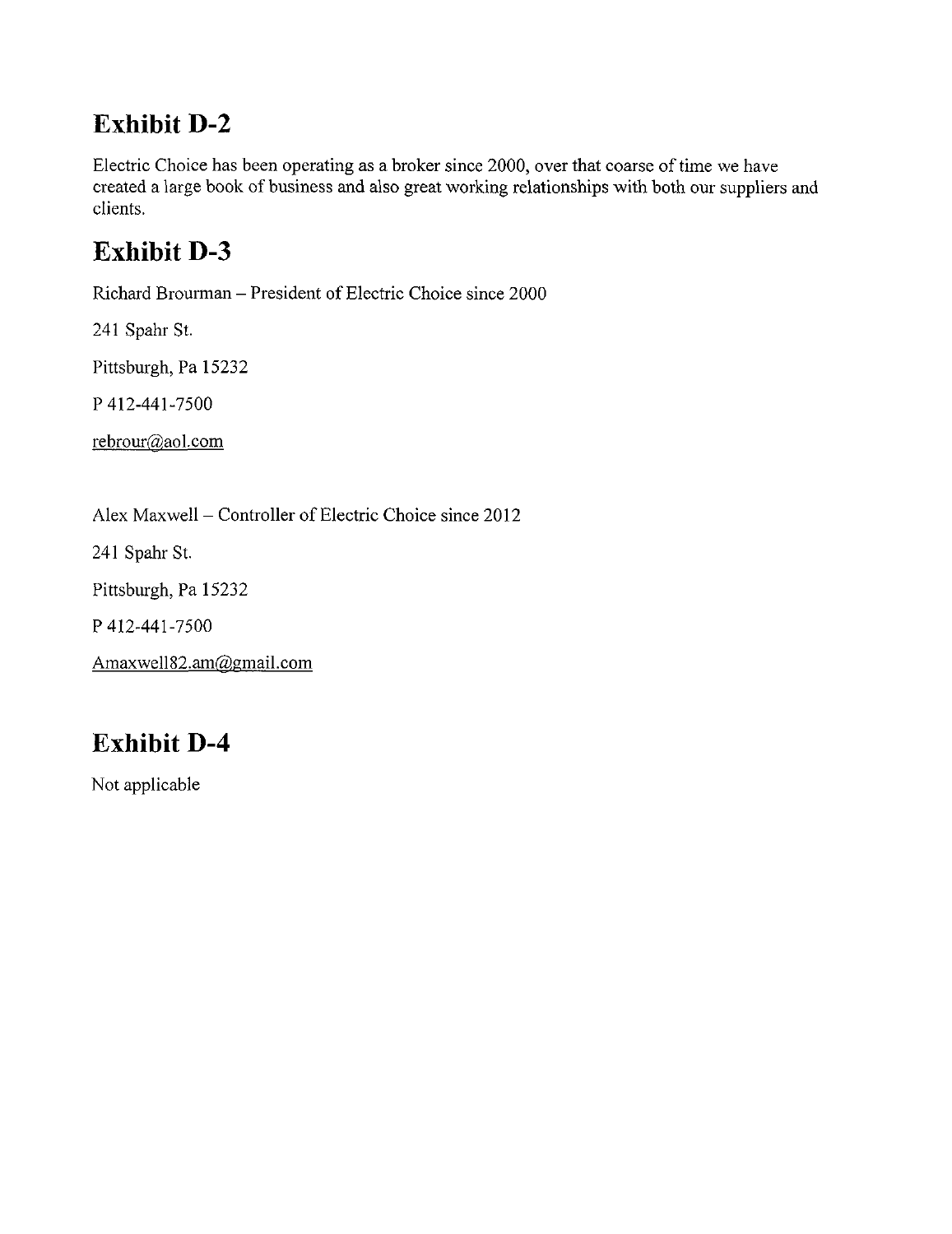$5/4 + 4 - 12$ 

### Electric Choice, Inc. **Richard Brourman**

241 Spahr Street Pittsburgh, PA 15232

Phone 412-441-7007 Fax 412-441-9596

April 28, 2014

To Whom It May Concern:

In the course of owning and operating numerous office buildings and apartments in the Pittsburgh area I became intrigued by the opportunity to receive competitive pricing for my utilities; so in early 2000 I created Electric Choice Inc. to act as a broker in between business and the suppliers. We have broker agreements with Virginia Power, Duquesne Light, Dominion and First Energy on the electric side and Hess Energy, EQT Energy and Dominion on the gas side.

Our clients range from small commercial up to very large commercial in terms of usage. We have maintained long term relationships with all of our clients, acquiring new ones along the way. Our clients are largely in Pittsburgh and the surrounding area. In order to offer our clients the best service possible and to comply with regulations we are applying for our license to be a gas and electric broker only.

Thank you for your time,  $\backslash$ ,  $\leftarrow$   $\setminus$ ,  $\setminus$   $\setminus$   $\setminus$ Richard Brourman

President Electric Choice Inc.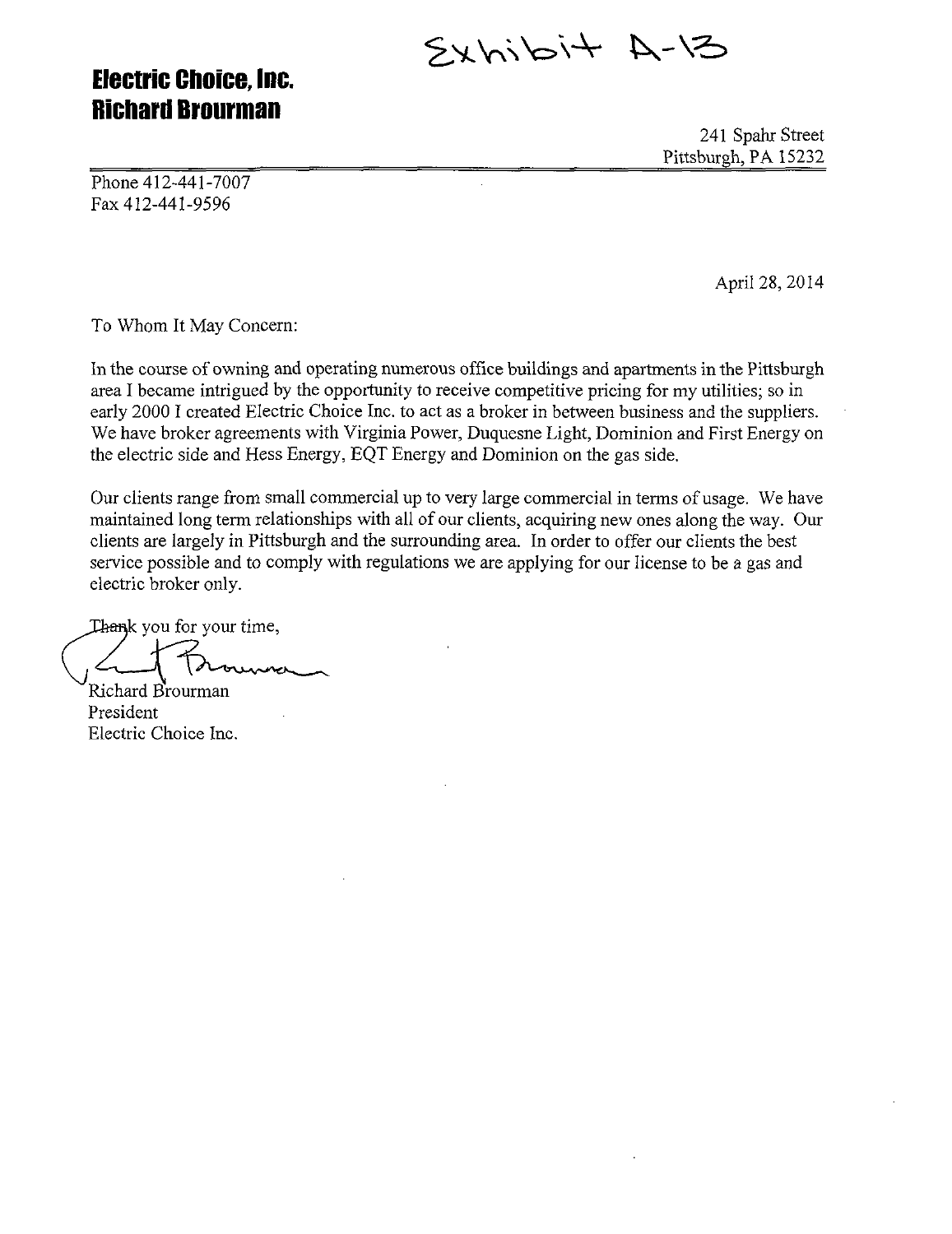#### JAN-30-2003 THU 03:15 PM

 $E(0, 100, \ldots)$ 

FAX NO.

P. 03

UAN. 7.2003 N 9:52AM) PM DEPT OF STATE CORPORATION BUREAUNO.

NO.067  $P.3/4, 03$ 2002103-1107  $x\rightarrow 4$ <br> $x\rightarrow 4$  $\epsilon$ PENNSYLVANIA DEPARTMENT OF STATE **CORPORATION BUREAU** Articles of Incorporation-For Profit  $(15 \text{ Pa.C.S.})$ E Business-stock (§ 1306) .<br>Management (§ 2703)<br>, Professional (§ 2903) Entity Mumber Business-nonstock (§ 2102) ک Business-statutory close (§ 2303) Insurance (§ 9101) 7. Cooperative (§ 7102) Document will be returned to the Namo name and address you enter to Shaila Finabarg Miller the laft. **Adam** Marcus & Shapirm LLP. 301 Grant St., One Oxfor em CONCTET JOEN ENDOT **Eip Cada** टाउ 15219-6401 PA Pirtsburgh.



In compliance with the requirements of the applicable provisions (relating to corporations and unincosporated ussociations), the underalgued, desiring to incorporate a corporation for profit, hereby seates that:

The name of the commission (corporate dasignator regulred, i.e., "corporation", "incorporated", "limited" "company" or any abbreviation. "Professional corporation" or "F(C"):

Electric Choice, Inc.

2. The (a) address of this corputation's surrent registered office in this Commonwealth (past office hox, clone, is not acceptable) or (p) name of its commercial registered office provider and the county of venue is: (a) Number and Street **City** State County Zip 15232 Allegheny Pittsburgh. PА 241 Spahr Street (b) Name of Commoroial Registered Office Provider County  $c/c$ :

3. The corporation is incorporated under the provisions of the Business Corporation Law of 1986.

| $\vert$ 4. The aggregate number of shares suthorized: | 1.000 |  |
|-------------------------------------------------------|-------|--|
| PA. DEPT. OF STATE                                    |       |  |
| <b>SOBS DEC 18 HALLER 1:33</b>                        |       |  |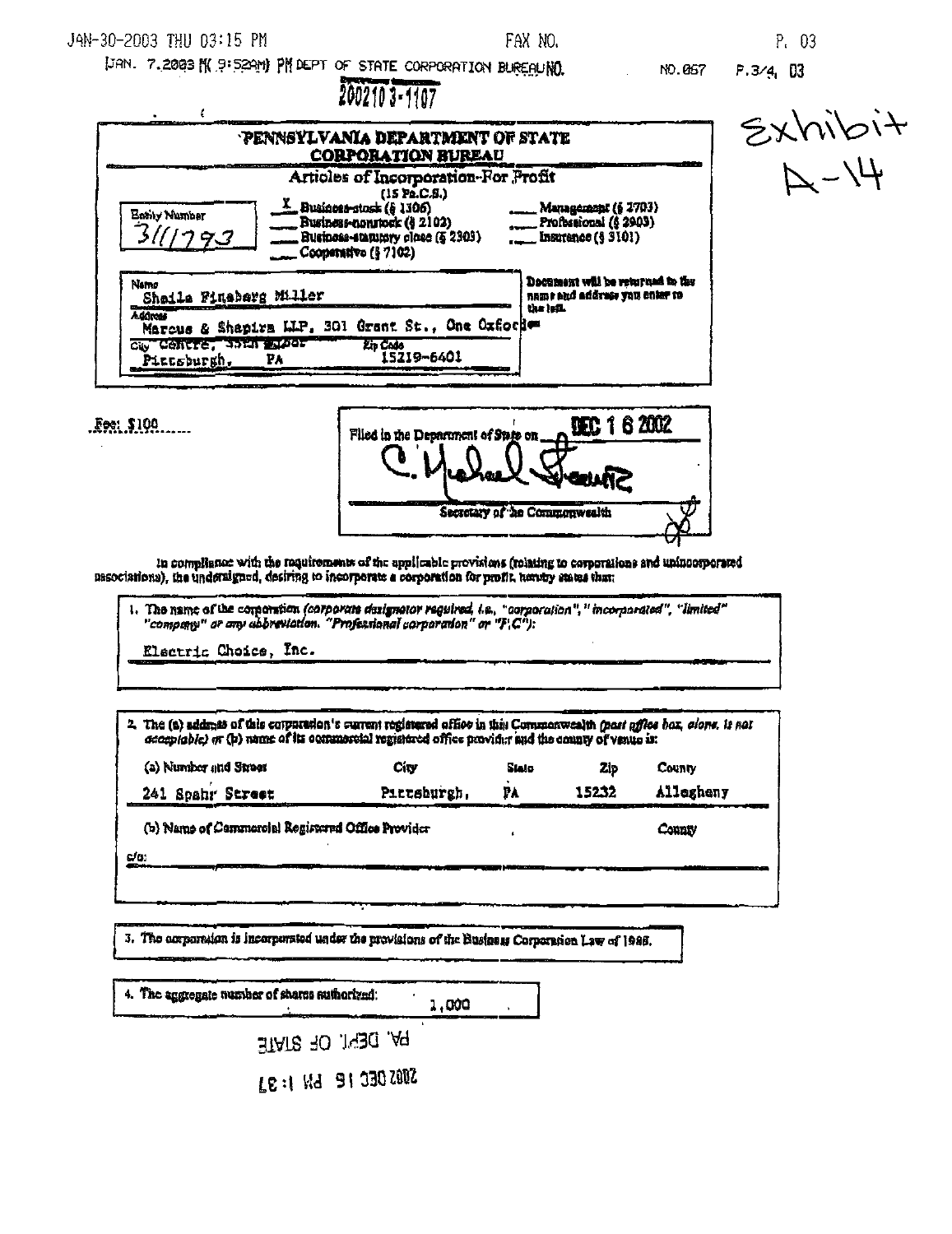$\frac{1}{2}$  .

 $\ddot{\phantom{a}}$ 

JAN. 7.2003 TT 9:52AMP FIDEPT OF STATE CORPORATION BUREAU NO.

NO.067

 $P.4/4$ , 04

2002103-1108

DSCB:15-1506.2102/2303/2702/2903/3101/7102A-2

| 5. The name and eddress, including number and street, if any, of each incorporator (all incorporators must<br>sign below): |                                                   |  |  |  |
|----------------------------------------------------------------------------------------------------------------------------|---------------------------------------------------|--|--|--|
| Namo<br>Richard<br>Brouthan                                                                                                | Address<br>241 Spakr Street, Pittaburgh, PA 15232 |  |  |  |
|                                                                                                                            |                                                   |  |  |  |

FAX NO.

6. The specified effective date, if any: upon filing mondy day year bour, if any

7. Additional prevations of the articles, if any, attach an 81% by 11 sheet.

### 8. Statutory class corporation only. Nother the emposition next att alumistical shall make an officing of any ofthe charge of any state that weald accounters a "public offering" within the meaning of the ficent him Act of

9. Cooperative corporations only: Complete and strike out inapplicable terms

The cononca houd of mandership among its negulated that that alders it.

| IN TESTIMONY WHEREOF, the incorporator(s)<br>hes/have signed these Articles of Incorporation this |             |  |  |  |
|---------------------------------------------------------------------------------------------------|-------------|--|--|--|
| 16TH day or Desember                                                                              | 2002        |  |  |  |
| <b>Villasiure</b>                                                                                 | <u>alis</u> |  |  |  |
| Signature                                                                                         |             |  |  |  |
|                                                                                                   |             |  |  |  |

 $41 - 2$ 

P. 04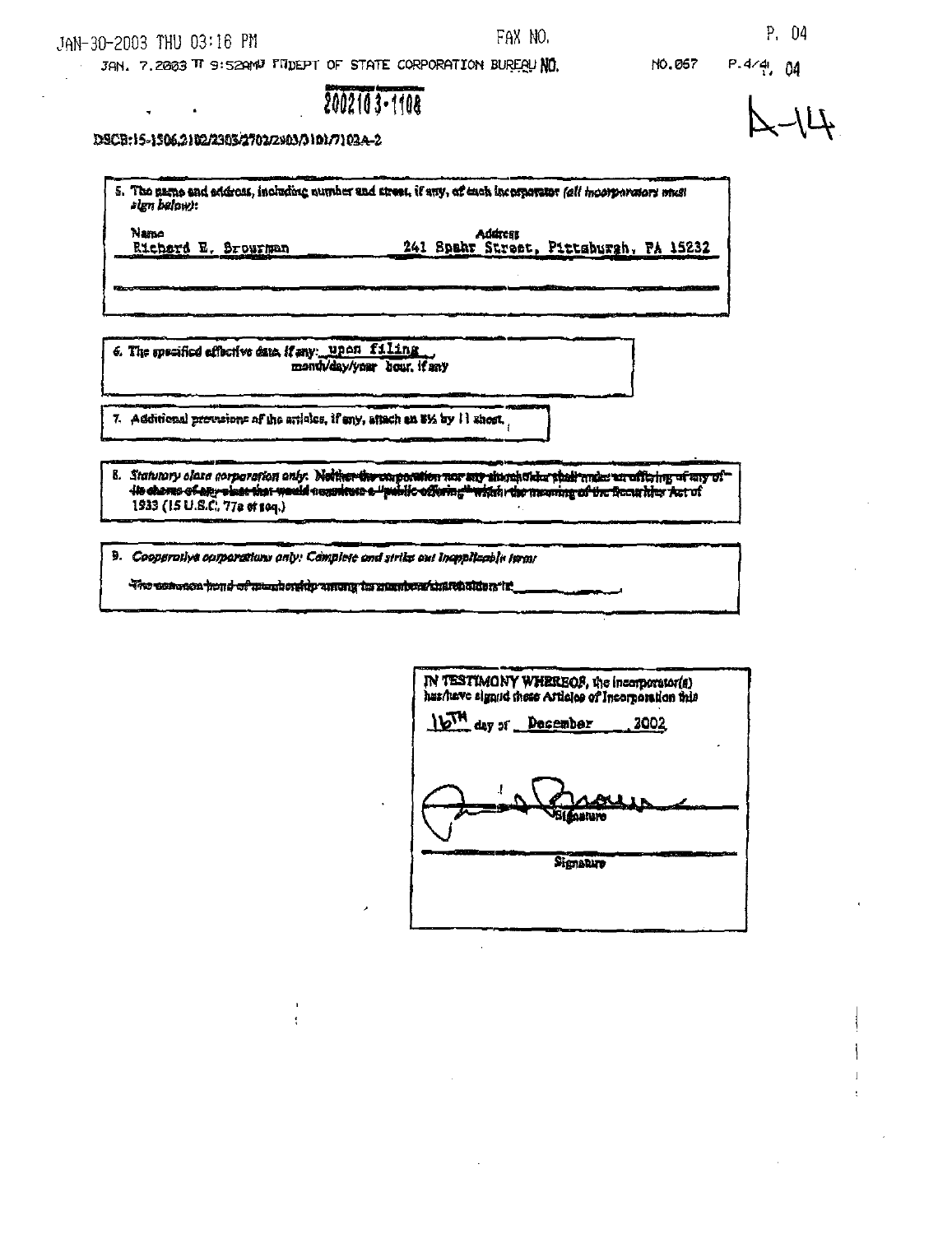#### FAX NO.

 $177$ 

PENNSYLVANIA DEPARTMENT OF STATE CORPORATION BURBAU ROOM 206 NORTH OFFICE BUILDING P.O. BOX 8722 HARRISBURG, PA 17105-8722

DEPT OF STATE CORPORATION BUREAU

 $4/4$ 

ELECTRIC CHOICE, INC.

THE CORPORATION BUREAU IS HAPPY TO SEMD YOU YOUR FILED DOCUMENT. FLEASE NOTE THE FILE DATE AND THE SIGNATIRE OF THE SECRETARY OF THE COMMONWEALTH. THE CORPORATION BUREAU IS HERE TO SERVE YOU AND WANTS TO THANK YOU FOR DOING BUSINESS IN PENNSYLVANIA.

IF YOU HAVE ANY QUESTIONS PERTAINING TO THE CORPORATION BUREAU. PLEASE VISIT OUR WHE SITE LOCATED AT WWW.DOS.STATE.PA.US/CORPS OR PLEASE CALL OUR MAIN INFORMATION TELEPHONE NUMBER (717) 787-1057. FOR ADDITIONAL INFORMATION REGARDING BUSINESS AND/OR UCC FILINGS, PLEASE VISIT OUR ONLINE "SEARCHABLE DATABASE" LOCATED ON OUR WEB SITE.

ENTITY NUMBER: 3111793

MICROFILM NUMBER: 2002103

1107-1108

FAX# 412-391-8758 MARCUS & SHAPIRA LLP **S FINEBERG MILLER** 

 $\sim$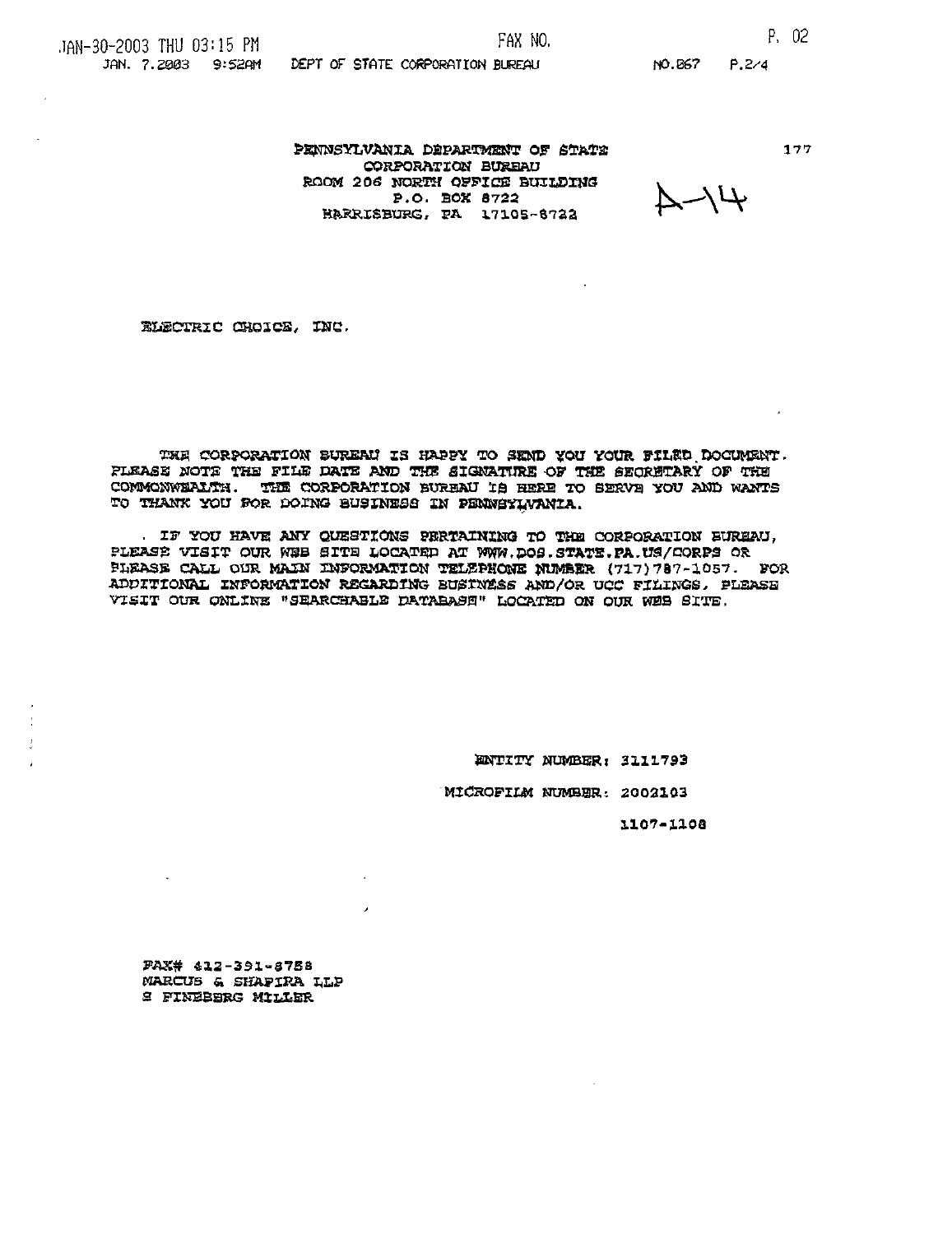$2x$ Wibit  $A-16$ 

# liiililililiilllllllllilllllll

DATE DOCUMENT ID DESCRIPTION<br>08/22/2014 201423400534 FOREIGN LICE

08/22/2014 201423400534 FOREIGN LICENSE/FOR-PROFIT (FLF)

FILING EXPED PENALTY CERT COPY 125.00 100.00 0.00 0.00 0.00

Receipt

This is not a bill. Please do not remit payment.

BUSINESS FILINGS INCORPORATED ATTN: PROCESSING DEPARTMENT 8020 EXCELSIOR DR.. SUITE 200 MADISON, OH 53717

# STATE OF OHIO **CERTIFICATE**

#### Ohio Secretary of State, Jon Husted

2320368

It is hereby certified that the Secretary of State of Ohio has custody of the business records for

#### ELECTRIC CHOICE, INC.

and, that said business records show the filing and recording of:

FOREIGN LICENSE/FOR-PROFIT 201423400534

Effective Date: 08/21/2014

Document(s) Document No(s):

Authorization to transact business in Ohio is hereby given, until surrender, expiration or cancellation of this license.



United States of America State of Ohio Office of the Secretary of State Ohio Secretary of State

Witness my hand and the seal of the Secretary of State at Columbus, Ohio this 22nd day of August. A.D. 2014.

Jon Husted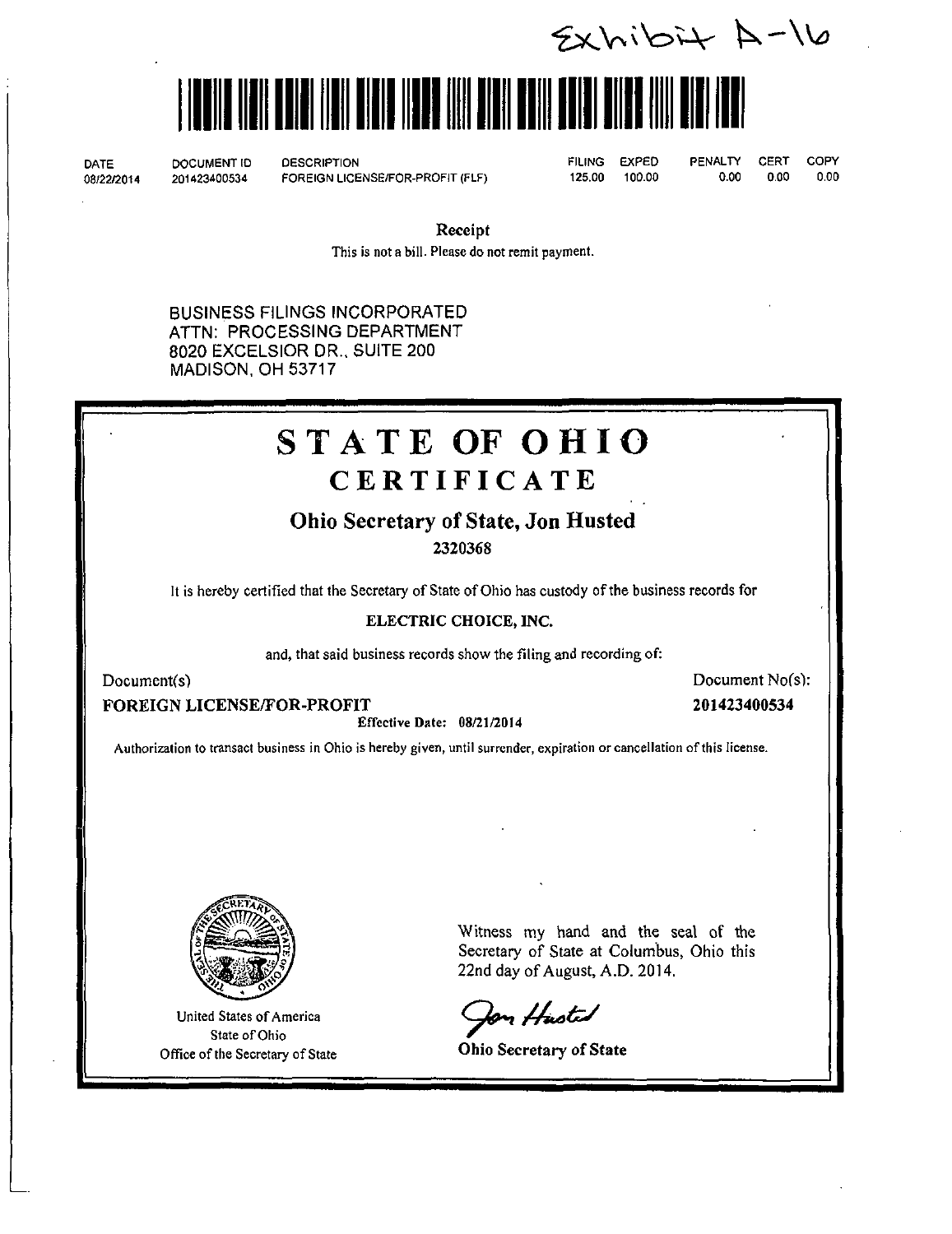Exhibit B-3

#### RICHAR D BROURMA N

241 Spahr St. [rebour@aol.com](mailto:rebour@aol.com) Pittsburgh, Pa 15232 cellphone: 412-403-1170

#### EXECUTIVE PROFILE

President of Electric Choice Inc. since December of 2000, driven to establish mutually beneficial partnerships with clients and suppliers for gas and electric

#### SKILL HIGHLIGHTS

December 2000 -present Electric Choice Pittsburgh, Pa President

- Build relationships with customers
- Industry experience of 14 years
- Large existing client base
- Sales experience of 30 years
- Business development of 30 years
- Good working relationship with suppliers
- Handles customer questions/complaints

#### CORE ACCOMPLISHMENTS

Has been in the real estate business for over 30 years, currently owns over 100 residential apartments along with numerous commercial spaces. Since starting Electric Choice Inc. in 2000 has built large client base of gas and electric customers

#### PROFFESSIONAL EXPERIENCE

President of Electric Choice Inc.; December 2000 - present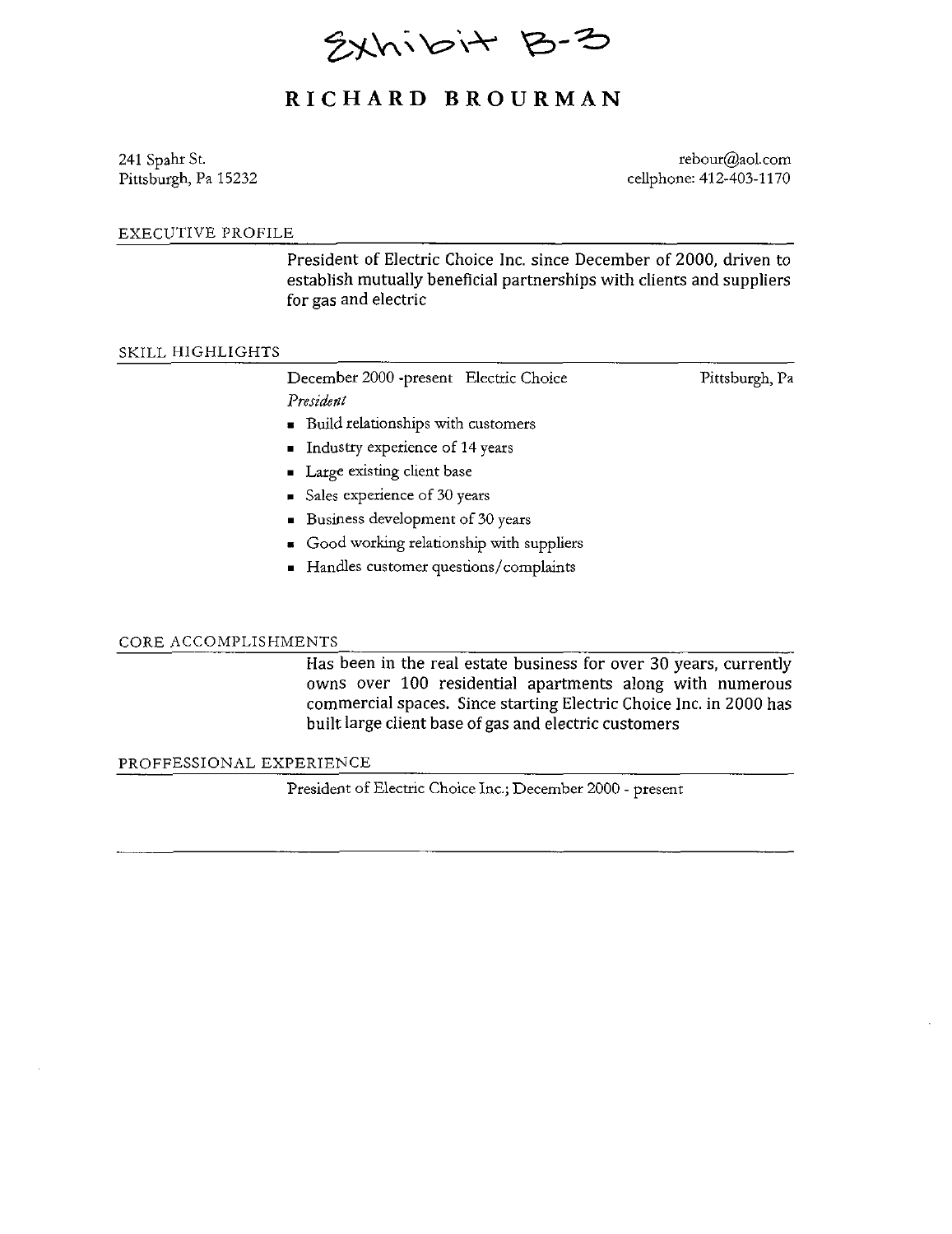#### 10:26 AM Electric Choice, Inc. 08/12/14 08/12/14 Accrual Basis **Accrual Basis January through December 2013**

|                                                         | Jan - Dec 13          |
|---------------------------------------------------------|-----------------------|
| Ordinary Income/Expense                                 |                       |
| Income                                                  |                       |
| Income                                                  |                       |
| <b>Accounting Fees</b>                                  | 32,400.00             |
| <b>Dominion Retail</b>                                  | 7.118.97              |
| <b>Duquesne Light Energy</b>                            | 63,608.47             |
| <b>Equitable Energy</b>                                 | 33,882.39             |
| First Energy, Inc.                                      | 42,481.99             |
| <b>FPL Energy</b><br>Hess                               | 3,288.03<br>62,541.72 |
| <b>Maintenance/Repairs</b>                              | 531.07                |
| <b>Total Income</b>                                     | 245,852.64            |
| <b>Total Income</b>                                     | 245,852.64            |
| Expense                                                 |                       |
| Automobile Lease                                        | 29,953.49             |
| <b>Automobile Registration</b>                          | 108.00                |
| <b>Bank Fees</b>                                        | 1,298.05              |
| Commissions                                             | 18,954.75             |
| <b>Donations</b>                                        | 890.00                |
| Early Payment Fee                                       | 14.77                 |
| Insurance                                               |                       |
| Auto<br>Dental                                          | 3,986.76<br>655.80    |
| Employee Health                                         | 12,729.65             |
| Health                                                  | 9,883.00              |
| Liability                                               | 3,730.05              |
| Workers Compensation                                    | 462.00                |
| <b>Total Insurance</b>                                  | 31,447.26             |
| <b>IRA Employer Match</b>                               | 1,482.80              |
| <b>Office Expense</b>                                   |                       |
| Alarm System                                            | 339.40                |
| Cable                                                   | 1,426.47              |
| Checks                                                  | 121.13                |
| <b>Client Entertainment</b>                             | 2,201.54              |
| Gas<br>Maintanence                                      | 150.00<br>1,564.32    |
| Parking                                                 | 478.50                |
| <b>Phone Service</b>                                    | 3,416.40              |
| Postage & Mailing                                       | 1,148.68              |
| Repairs                                                 | 409.26                |
| <b>Supplies &amp; Materials</b>                         | 3,964.04              |
| <b>Traffic Violation</b>                                | 953.00                |
| <b>ι ransportation</b>                                  | 128.00                |
| Water Cooler<br>Office Expense - Other                  | 965.74<br>7,805.49    |
|                                                         |                       |
| <b>Total Office Expense</b>                             | 25,071.97             |
| <b>Payroll Expenses</b><br><b>Professional Services</b> | 105,307.10<br>495.00  |
| Prs Expense Richard                                     |                       |
| <b>AMEX</b>                                             | 3,500.00              |
| <b>Country Club Dues</b>                                | 9,591.14              |
| Medical                                                 | 2.611.36              |
| Personal                                                | 7.505.22              |
| VISA's                                                  | 4.724.85              |
| Total Prs Expense Richard                               | 27,932.57             |
| <b>Reconciliation Discrepancies</b><br>Taxes            | -185.43               |
| Federal                                                 | 132.19                |
| Payroll Tax                                             | 499.83                |
| Taxes - Other                                           | 382.00                |

 $E$ Xhibit  $c-3$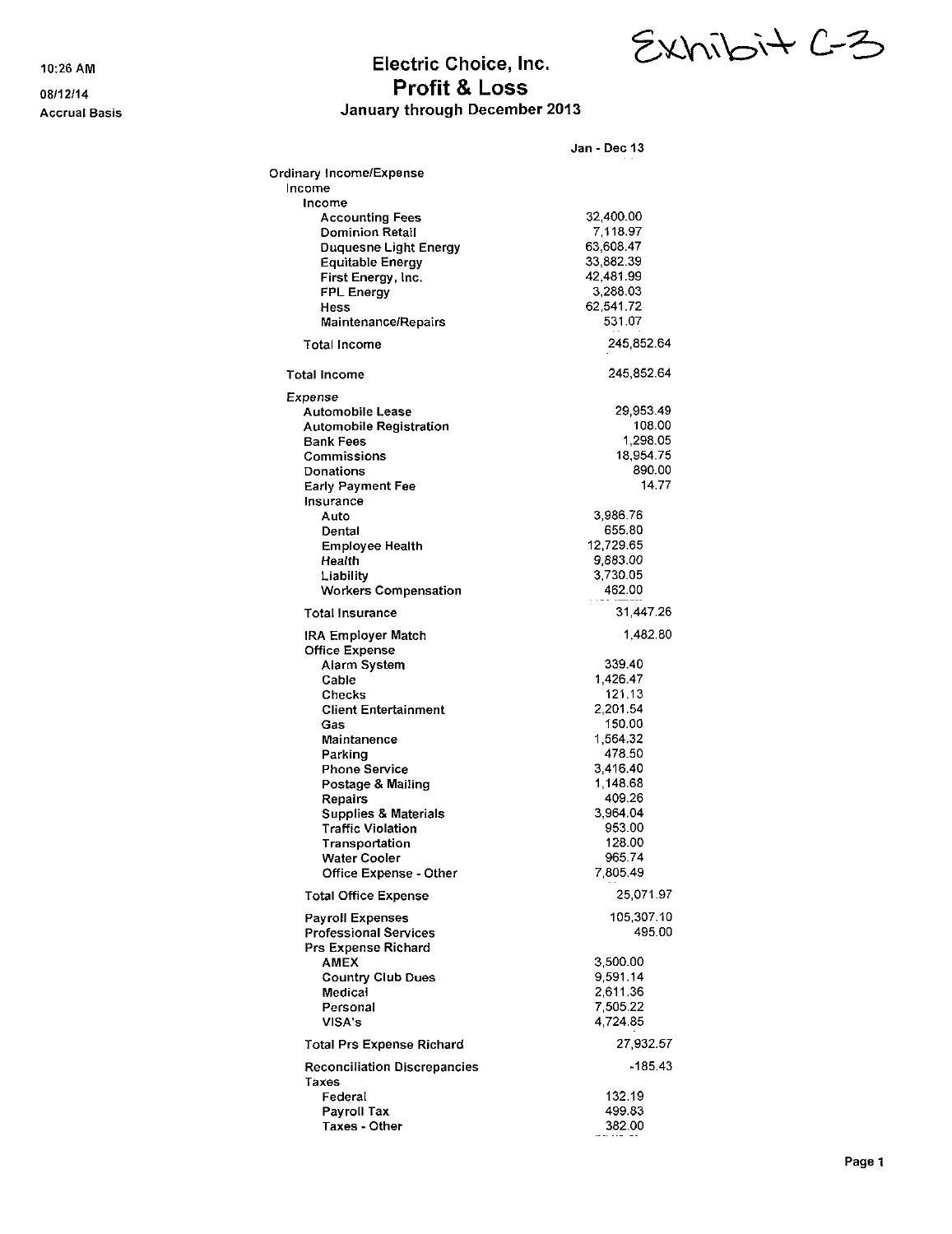### 10:26 AM Electric Choice, Inc.  $C-^{\prime\prime}$ 08/12/14 08/12/14 Accrual Basis **January through December 2013**

|                               | Jan - Dec 13        |
|-------------------------------|---------------------|
| <b>Total Taxes</b>            | 1.014.02            |
| <b>Utilities</b>              |                     |
| <b>Electricity Office</b>     | 1,698.94            |
| <b>Gas Office</b>             | 333.80              |
| <b>Office Phone</b>           | 2.889.81            |
| <b>Richard Cell Phone</b>     | 5,314.29            |
| <b>Total Utilities</b>        | 10,236.84           |
| <b>Total Expense</b>          | 254,021.19          |
| Net Ordinary Income           | $-8.168.55$         |
| Other Income/Expense          |                     |
| Other Income                  |                     |
| Refund                        | 36.83               |
| reimbursement for commissions | 5,232.00            |
| reimbursement for maintenance | 17,654.00           |
| <b>Total Other Income</b>     | 22,922.83           |
| Net Other Income              | 22,922.83           |
| Net Income                    | 14.754.28<br>$\sim$ |

 $\ddot{\phantom{1}}$ 

 $\bar{z}$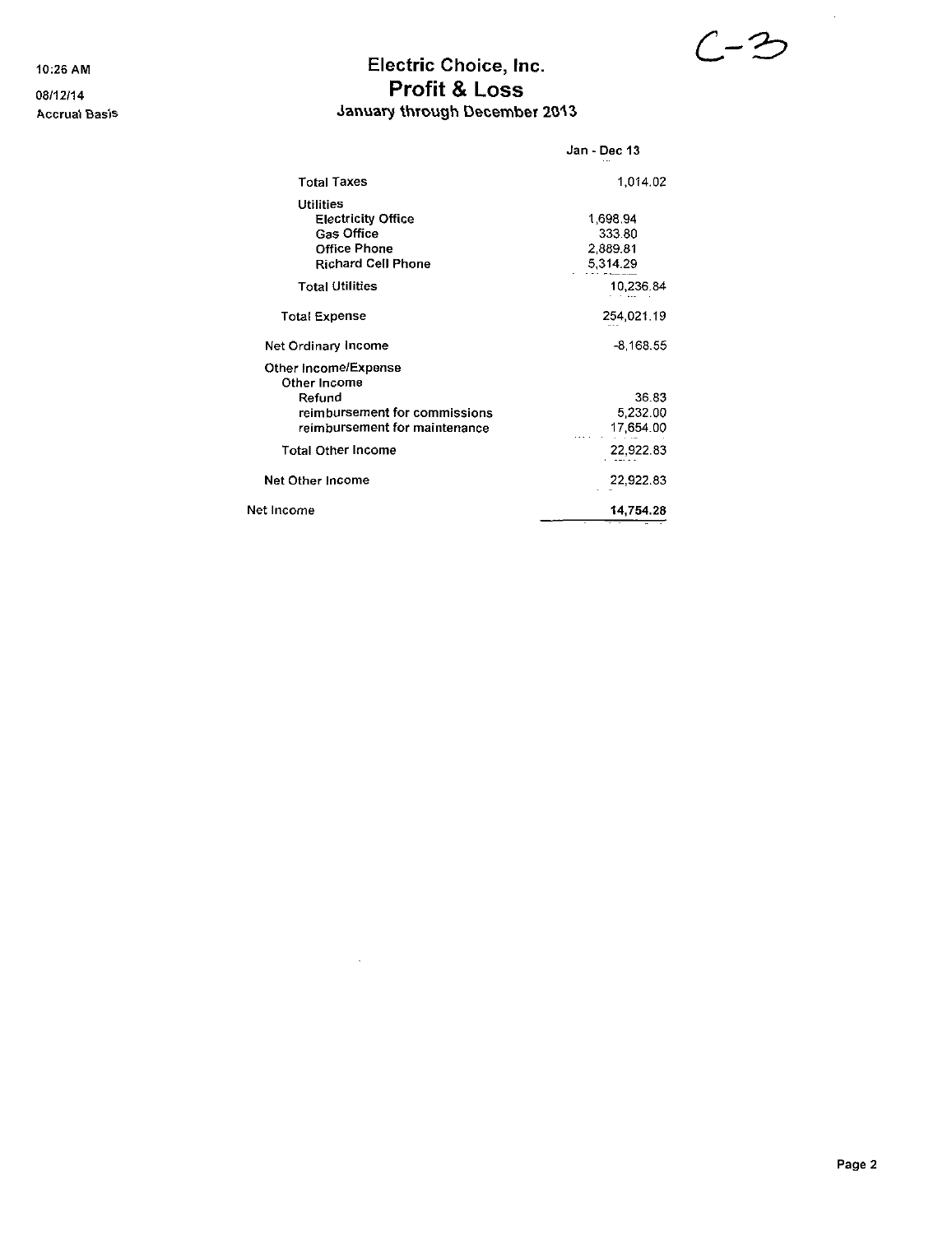#### 10:27 AM Electric Choice, Inc. 08/12/14 08/12/14 Accrual Basis **Accrual Basis** January through December 2012

|                                                         | Jan - Dec 12         |
|---------------------------------------------------------|----------------------|
| Ordinary Income/Expense                                 |                      |
| Income                                                  |                      |
| Income                                                  |                      |
| <b>Accounting Fees</b>                                  | 28,800.00            |
| <b>Dominion Retail</b>                                  | 12.409.10            |
| <b>Duquesne Light Energy</b>                            | 74,617.91            |
| <b>Equitable Energy</b>                                 | 23,587.79            |
| First Energy, Inc.                                      | 34,424.50            |
| <b>FPL Energy</b>                                       | 2,742.48             |
| Hess                                                    | 48,841.78            |
| <b>Mid American</b>                                     | 568.80               |
| <b>Total Income</b>                                     | 225,992.36           |
| <b>Total Income</b>                                     | 225,992.36           |
| Expense                                                 |                      |
| Automobile Lease                                        | 33.548.98            |
| Automobile Registration                                 | 108.00               |
| Bank Fees                                               | 630.50               |
| Commissions                                             | 13,615.48            |
| Donations                                               | 1,540.00             |
| <b>Draw against Commissions</b>                         | 25.00                |
| <b>Early Payment Fee</b>                                | 9.43                 |
| Insurance                                               |                      |
| Auto                                                    | 5,661.94<br>2,192.85 |
| Dental                                                  | 13,215.15            |
| <b>Employee Health</b><br>Health                        | 0.00                 |
| Liability                                               | 2,251.50             |
|                                                         |                      |
| <b>Total Insurance</b>                                  | 23 321.44            |
| Office Expense                                          | 299.40               |
| Alarm System<br>Cable                                   | 897.76               |
| Checks                                                  | 102.28               |
| <b>Client Entertainment</b>                             | 915.85               |
| Gas                                                     | 100.00               |
| Maintanence                                             | 4.265.74             |
| Parking                                                 | 255.66               |
| <b>Phone Service</b>                                    | 3.359.89             |
| Postage & Mailing                                       | 1 106.30             |
| Repairs                                                 | 130.00               |
| <b>Supplies &amp; Materials</b>                         | 1,193.11             |
| <b>Traffic Violation</b>                                | 0.00                 |
| Water Cooler                                            | 705.60               |
| Office Expense - Other                                  | 4,799.65             |
| <b>Total Office Expense</b>                             | 18.131.24            |
| <b>Payroll Expenses</b><br><b>Professional Services</b> | 88,802.91            |
| Accounting                                              | 1,430.00             |
| <b>Total Professional Services</b>                      | 1,430.00             |
| Prs Expense Richard                                     |                      |
| AMEX                                                    | 500.00               |
| <b>Country Club Dues</b>                                | 6.878.86             |
| Medical<br>Personal                                     | 0.00<br>0.00         |
| VISA's                                                  | 1, 133, 25           |
|                                                         |                      |
| <b>Total Prs Expense Richard</b>                        | 8,512.11             |
| <b>Reconciliation Discrepancies</b>                     | 0.00                 |
| Taxes                                                   |                      |
| Federal                                                 | 1,161.49             |
| <b>Local Services Tax</b>                               | 2.00                 |
| PA Capital Stock Tax                                    | 557.00               |

 $\bar{\mathcal{A}}$ 

 $C - 3$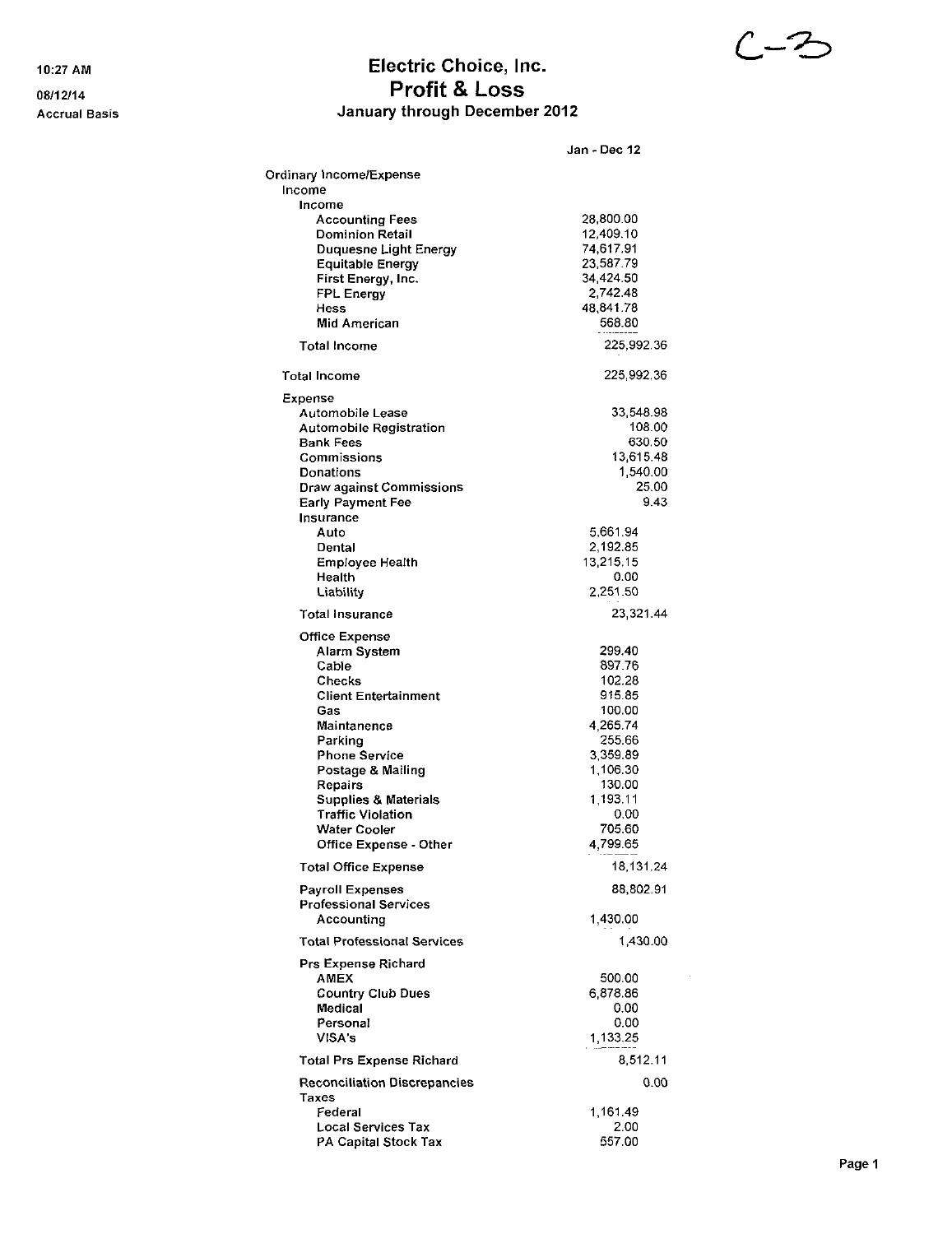### 10:27 AM **Electric Choice, Inc.** 08/12/14 Profit & Loss Accrual Basis **Accrual Basis January through December 2012**

|                                 | Jan - Dec 12 |
|---------------------------------|--------------|
| Payroll Tax                     | 542.01       |
| Taxes - Other                   | 89.49        |
| <b>Total Taxes</b>              | 2.351.99     |
| <b>Utilities</b>                |              |
| <b>Electricity Office</b>       | 1,460.21     |
| <b>Gas Office</b>               | 392.42       |
| <b>Office Phone</b>             | 2,726.20     |
| <b>Richard Cell Phone</b>       | 4 227.90     |
| <b>Total Utilities</b>          | 8,806.73     |
| <b>Total Expense</b>            | 200,833.81   |
| Net Ordinary Income             | 25 158.55    |
| Other Income/Expense            |              |
| Other Income                    |              |
| Income - Commissions            | 9.050.00     |
| Miscellaneous Income            | 580.83       |
| Refund                          | 0.00         |
| reimbursement for commissions   | 0.00         |
| reimbursement for expenses off. | $-0.40$      |
| reimbursement for maintenance   | 0.00         |
| reimbursement from lofts        | 0.00         |
| Reimbursement from property     | 0.00         |
| <b>Total Other Income</b>       | 9,630.43     |
| Net Other Income                | 9.630.43     |
| Net Income                      | 34.788.98    |

 $\sim 10^7$ 

 $C-3$